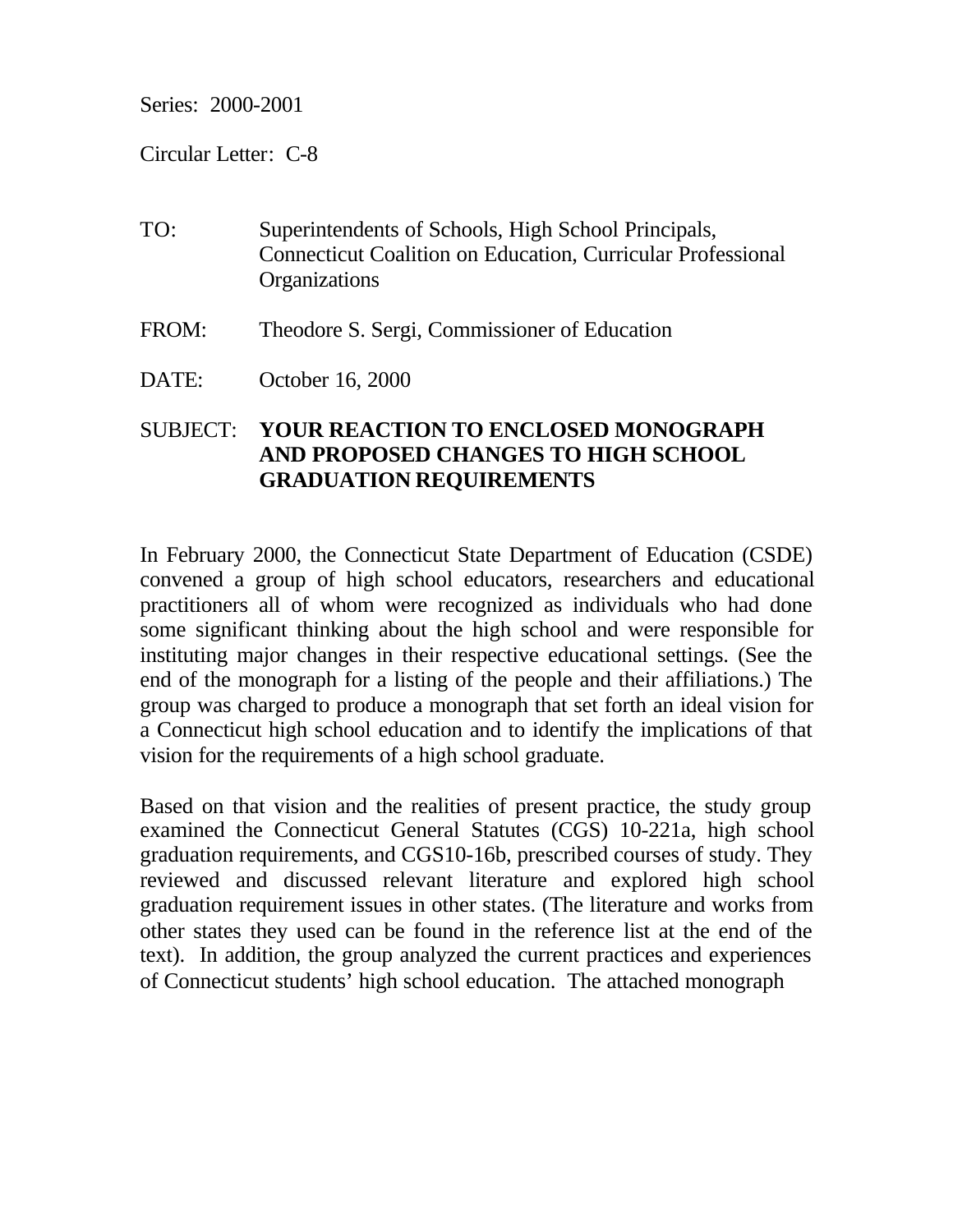identifies the vision for the New Connecticut High School derived from this work and offers a proposal for a revision to the present high school graduation requirement statute.

The monograph is organized in the following manner. Section one addresses the need for change or the reason why high school education in this state needs to be reviewed and revised. Section two identifies the guiding principles of a quality high school experience for students. The guiding principles are meant to form the foundation of a quality high school. Section three defines the proposed mission of the New Connecticut High School that reflects the goals and intentions of the guiding principles. Section four identifies specific recommendations for changes to high school graduation requirements (CGS 10-221a) and prescribed courses of study (CGS 10-16b). The fifth and final section addresses the implications for instruction, technology, assessments, organizational/climate, professional development of high school educators, and leadership in order to achieve this vision.

The monograph was presented to the SBE at its October meeting for discussion. While the Board did not officially endorse the contents of the report, they were interested enough in its contents to direct us to solicit your feedback for their further consideration.

To that end, we are sending this draft to you with the enclosed survey and ask that you complete it by November 13, 2000 and return to Dr. Betty Sternberg. We are mailing this draft to all superintendents, high school principals, the Connecticut Coalition on Education, and the professional subject area associations to solicit reaction to the monograph through their organizations. In addition, Dr. Betty Sternberg will be meeting with interested groups to review the contents of the monograph and solicit reaction to it. We then plan to bring a summary of your reactions back to the State Board of Education for its consideration in drafting proposed high school graduation requirements legislation.

TSS:bjs **Attachments**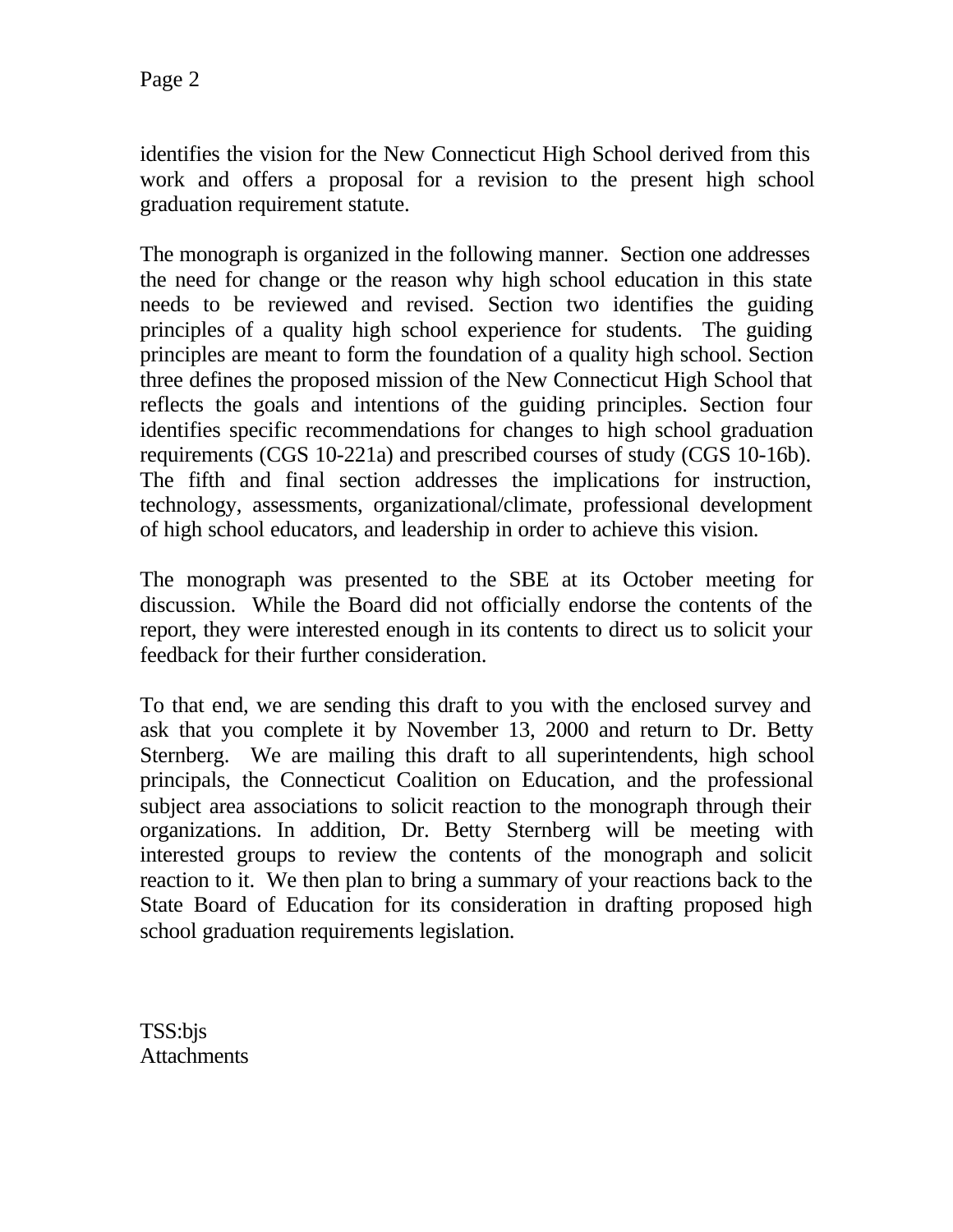#### **Review Form: The New Connecticut High School: Re-Defining Graduation Requirements**

Please return completed form, NO LATER THAN **November 13, 2000**, to: Dr. Betty J. Sternberg, Associate Commissioner Division of Teaching and Learning Connecticut State Department of Education P.O. Box 2219 Hartford, CT 06145-2219

|                                                                                                                                                                   | Not at All   | A Little       | Somewhat       | A Great<br>Deal |
|-------------------------------------------------------------------------------------------------------------------------------------------------------------------|--------------|----------------|----------------|-----------------|
| To what extent would the "credit"<br>equivalents" approach to high school<br>graduation requirements allow you to<br>make changes in your high school<br>program? | 1            | $\overline{2}$ | 3              | 4               |
| To what extent would educators in<br>your high school support this "credit<br>equivalents" approach to graduation<br>requirements?                                | 1            | $\overline{2}$ | 3              | 4               |
| To what extent would this approach<br>to high school graduation<br>requirements be accepted by<br>students?                                                       | 1            | $\overline{2}$ | 3              | 4               |
| To what extent could this approach to<br>high school graduation requirements<br>be explained to parents or the larger<br>school community?                        | 1            | $\overline{2}$ | 3              | 4               |
| To what extent do you agree with the<br>following aspects of the proposed<br>New Connecticut High School:                                                         | $\mathbf{1}$ | $\overline{2}$ | 3              | $\overline{4}$  |
| The Mission<br>$\checkmark$                                                                                                                                       | 1            | $\overline{2}$ | 3              | 4               |
| $\checkmark$ The Guiding Principles                                                                                                                               | 1            | $\overline{2}$ | 3              | $\overline{4}$  |
| $\checkmark$<br>Graduation requirements based on<br>the Common Core of Learning                                                                                   | 1            | $\overline{2}$ | 3              | $\overline{4}$  |
| $\checkmark$ Earning "credit equivalents"                                                                                                                         | $\mathbf{1}$ | $\overline{2}$ | 3              | $\overline{4}$  |
| $\checkmark$ Credit distribution                                                                                                                                  | $\mathbf{1}$ | $\overline{2}$ | 3              | $\overline{4}$  |
| To what extent would the new<br>graduation requirements improve:                                                                                                  | 1            | $\overline{2}$ | 3              | $\overline{4}$  |
| ✓<br>Curriculum                                                                                                                                                   | 1            | $\overline{2}$ | 3              | 4               |
| Instruction<br>✓                                                                                                                                                  | 1            | $\overline{2}$ | 3              | $\overline{4}$  |
| $\checkmark$<br>Assessment                                                                                                                                        | 1            | $\overline{2}$ | 3              | $\overline{4}$  |
| $\checkmark$ School Organization/Climate                                                                                                                          | 1            | $\overline{2}$ | 3              | $\overline{4}$  |
| Professional Development                                                                                                                                          | 1            | $\overline{2}$ | 3              | 4               |
| $\checkmark$ Leadership                                                                                                                                           | $\mathbf{1}$ | $\overline{2}$ | $\overline{3}$ | $\overline{4}$  |

Please mark the number which most closely coincides with your perception:

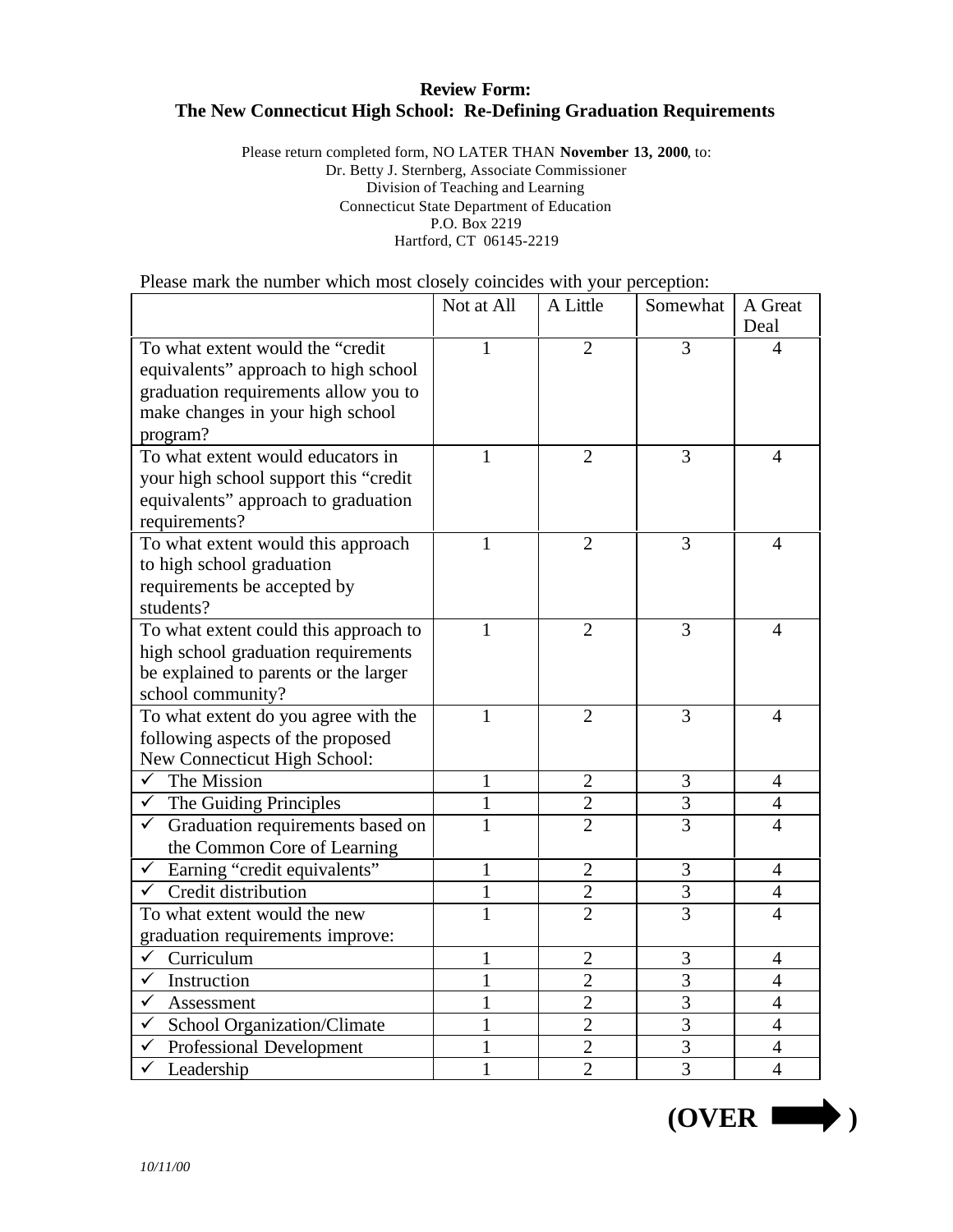(Optional) **What I most like is…** 

(Optional ) **What I least like is…** 

(Optional) **Other Comments** :

**POSITION** 

#### \_\_\_\_\_\_\_\_\_\_\_\_\_\_\_\_\_\_\_\_\_\_\_\_\_\_\_\_\_\_\_\_\_\_\_ **ORGANIZATION AND/OR DISTRICT**

\_\_\_\_\_\_\_\_\_\_\_\_\_\_\_\_\_\_\_\_\_\_\_\_\_\_\_\_\_\_\_\_\_\_\_

\_\_\_\_\_\_\_\_\_\_\_\_\_\_\_\_\_\_\_\_\_\_\_\_\_\_\_\_\_\_\_\_\_\_\_

**NAME** (Optional)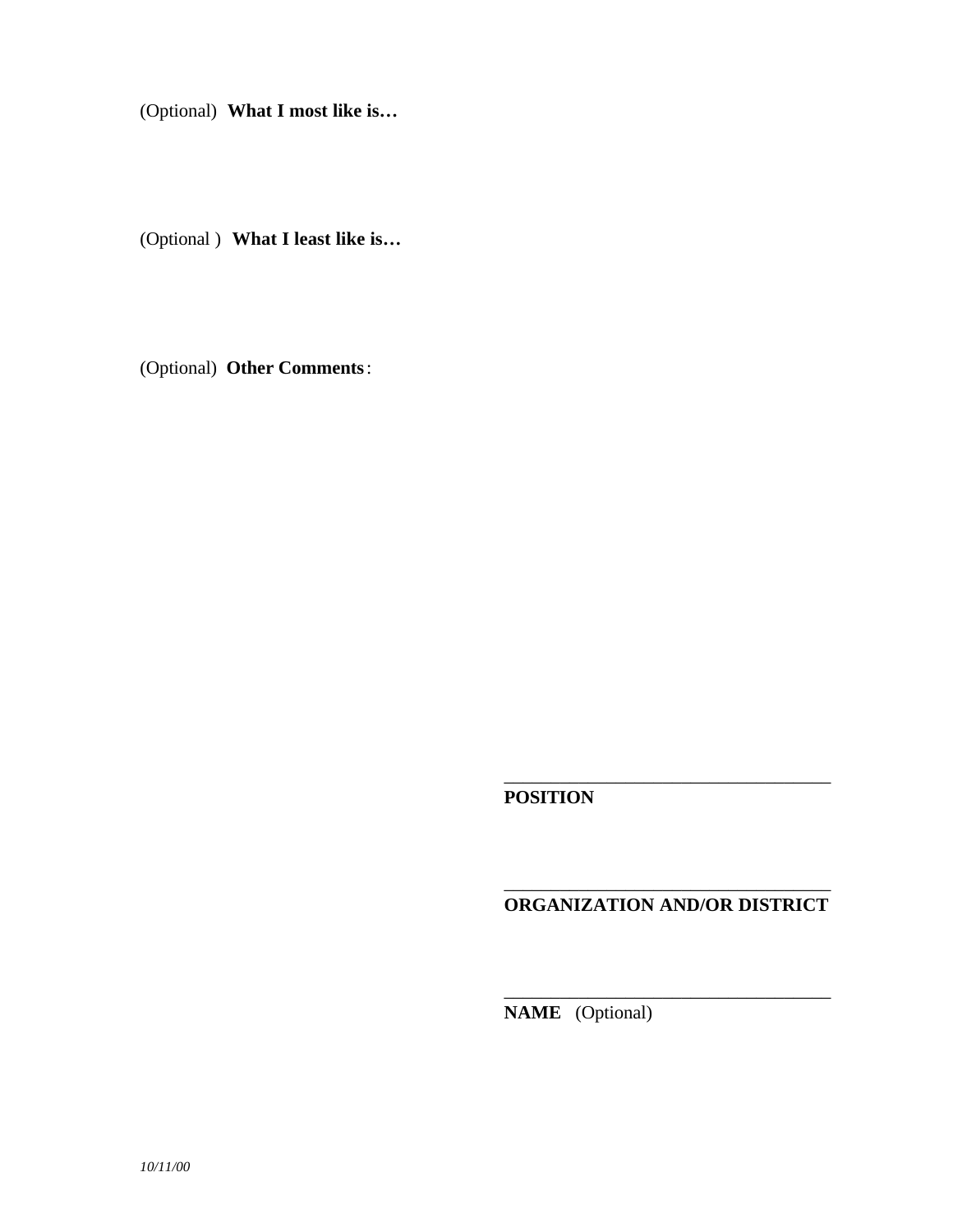#### CONNECTICUT STATE BOARD OF EDUCATION Hartford

TO: State Board of Education

FROM: Theodore S. Sergi, Commissioner of Education

SUBJECT: Revision of High School Graduation Requirements

In February 2000, the Connecticut State Department of Education (CSDE) convened a group of high school educators, researchers and educational practitioners, all of whom were recognized as individuals who had done some significant thinking about the high school and were responsible for instituting major changes in their respective educational settings. (See the end of the monograph for a listing of the people and their affiliations.) The group was charged to produce a monograph that set forth an ideal vision for a Connecticut high school education and to identify the implications of that vision for the requirements of a high school graduate.

Based on that vision and the realities of present practice, the study group examined the Connecticut General Statutes (CGS) 10-221a, high school graduation requirements, and CGS10-16b, prescribed courses of study. They reviewed and discussed relevant literature and explored high school graduation requirement issues in other states. (The literature and works from other states they used can be found in the reference list at the end of the text). In addition, the group analyzed the current practices and experiences of Connecticut students' high school education. The attached monograph identifies the vision for the New Connecticut High School derived from this work and offers a proposal for a revision to the present high school graduation requirement statute.

The monograph is organized in the following manner. Section one addresses the need for change or the reason why high school education in this state needs to be reviewed and revised. Section two identifies the guiding principles of a quality high school experience for students. The guiding principles are meant to form the foundation of a quality high school. Section three defines the proposed mission of the New Connecticut High School that reflects the goals and intentions of the guiding principles. Section four identifies specific recommendations for changes to high school graduation requirements (CGS 10-221a) and prescribed courses of study (CGS 10-16b). The fifth and final section addresses the implications for instruction, technology, assessments, organizational/climate, professional development of high school educators, and leadership in order to achieve this vision.

It is our expectation that this monograph will be used by school leaders to plan or revise high school programs that enable students to take increasing responsibility for their own education and learning. Further, it is hoped that this monograph will be used by institutions of higher education as they define their expectations and standards for admission. Finally, we expect you to consider the recommendations in this monograph as you develop your proposal to revise the current high school graduation requirements and course offering statutes.

To these ends, we are presenting this draft to you for discussion. In addition, we will be mailing this draft after your meeting to all high school principals with a reaction form. We will also work with Connecticut Association of Schools, Connecticut Association of Public School Superintendents, Inc., Connecticut Association of Boards of Education and the other professional subject area associations to solicit reaction to the monograph through their organizations. We then plan to bring your points offered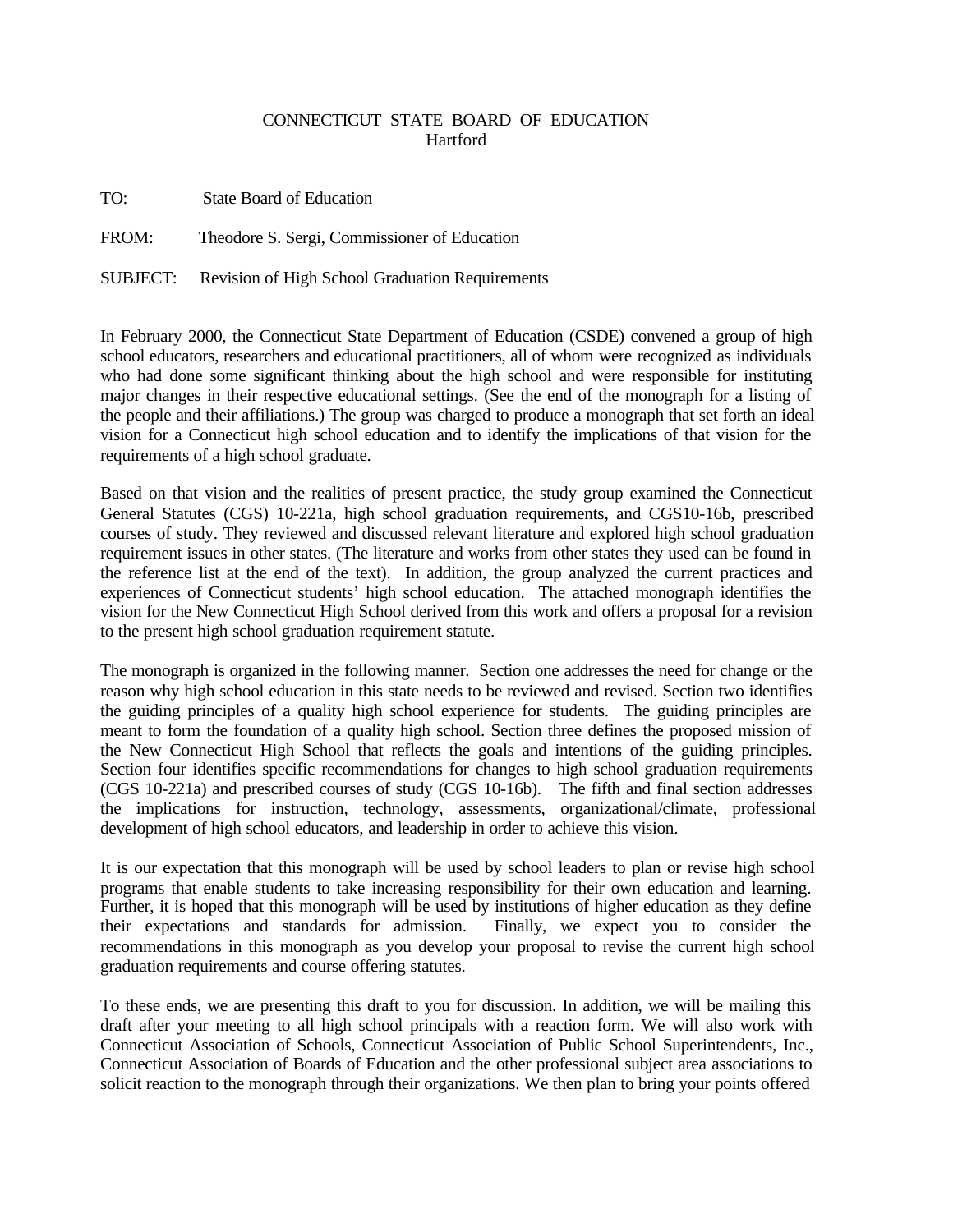during discussion and the reactions of the groups back to the Study Group and ask them to make revisions to the draft based on this information. Then we will seek your endorsement of the recommendations to be incorporated into a legislative proposal.

# **The following table summarizes the current high school graduation requirements and shows the proposed changes to them:**

| <b>CURRENT High School</b><br><b>Graduation Requirements</b> |                                                                                                                                                                        | <b>PROPOSED High School</b><br><b>Graduation Requirements</b>                                                                                                                                                                                                                                                            |  |  |
|--------------------------------------------------------------|------------------------------------------------------------------------------------------------------------------------------------------------------------------------|--------------------------------------------------------------------------------------------------------------------------------------------------------------------------------------------------------------------------------------------------------------------------------------------------------------------------|--|--|
| $\blacksquare$                                               | Minimum number of credits: 20.                                                                                                                                         | Minimum number of credits and/or credit equivalents: 21.<br>٠                                                                                                                                                                                                                                                            |  |  |
| $\blacksquare$                                               | Expectations expressed as credits.                                                                                                                                     | Expectations derived from the Common Core of Learning (CCL)<br>٠<br>and expressed as credits or credit equivalents.                                                                                                                                                                                                      |  |  |
| ٠                                                            | Credits based on "seat time," with a<br>credit consisting of no less than the<br>equivalent of a forty-minute class<br>period for each school day of a<br>school year. | Credit redefined as one school year of study.<br>٠<br>$\blacksquare$<br>Credit equivalents based on exhibition of achievement of CCL<br>standards as shown on standardized tests, through accredited college<br>course work, or other district devised means such as portfolio<br>assessment and supervised internships. |  |  |
| п                                                            | <b>Credit requirements:</b><br>$\triangleright$ English Language Arts: not                                                                                             | Credit requirements: Completion of study that ensures mastery of<br>٠<br>the program goals and content standards as defined in the CCL in                                                                                                                                                                                |  |  |
|                                                              | fewer than 4 credits<br>Mathematics: not fewer than<br>≻<br>3 credits                                                                                                  | each of the following respective areas:<br><b>English Language Arts:</b> a minimum of 3 years<br>➤<br><b>Mathematics:</b> a minimum of 3 years<br>$\blacktriangleright$                                                                                                                                                  |  |  |
|                                                              | Science: not fewer than 2<br>➤<br>credits                                                                                                                              | <b>Science:</b> a minimum of 3 years<br>➤                                                                                                                                                                                                                                                                                |  |  |
|                                                              | Social Studies: not fewer than<br>3 credits                                                                                                                            | $\triangleright$ Social Studies: a minimum of 3 years (including 1 year of US<br>History and 1/2 year in civics/government)                                                                                                                                                                                              |  |  |
|                                                              | $\blacktriangleright$<br><b>Arts or Vocational</b>                                                                                                                     | <b>World Languages:</b> a minimum of 1 year<br>➤                                                                                                                                                                                                                                                                         |  |  |
|                                                              | <b>Education:</b> not fewer than 1                                                                                                                                     | <b>The Arts:</b> a minimum of $\frac{1}{2}$ year<br>➤                                                                                                                                                                                                                                                                    |  |  |
|                                                              | credit                                                                                                                                                                 | <b>Physical Education:</b> a minimum of $\frac{1}{2}$ year<br>➤                                                                                                                                                                                                                                                          |  |  |
|                                                              | <b>Physical Education:</b> not<br>➤<br>fewer than 1 credit                                                                                                             | <b>Technology Education:</b> a minimum of $\frac{1}{2}$ year<br>➤                                                                                                                                                                                                                                                        |  |  |
|                                                              |                                                                                                                                                                        | <b>Health:</b> a minimum of $\frac{1}{2}$ year<br>➤                                                                                                                                                                                                                                                                      |  |  |
|                                                              |                                                                                                                                                                        | Applied Education: Meeting a standard of performance<br>➤<br>determined by the local school district. For example, a district<br>designed portfolio, an internship in the field, shadowing<br>experiences in the field and/or service projects.                                                                          |  |  |
|                                                              |                                                                                                                                                                        | > Learning Resources and Information Technology: Meeting a<br>standard of performance determined by the local school district.<br>For example, a district-designed assessment or portfolio; an<br>internship in the field; technology-based projects.                                                                    |  |  |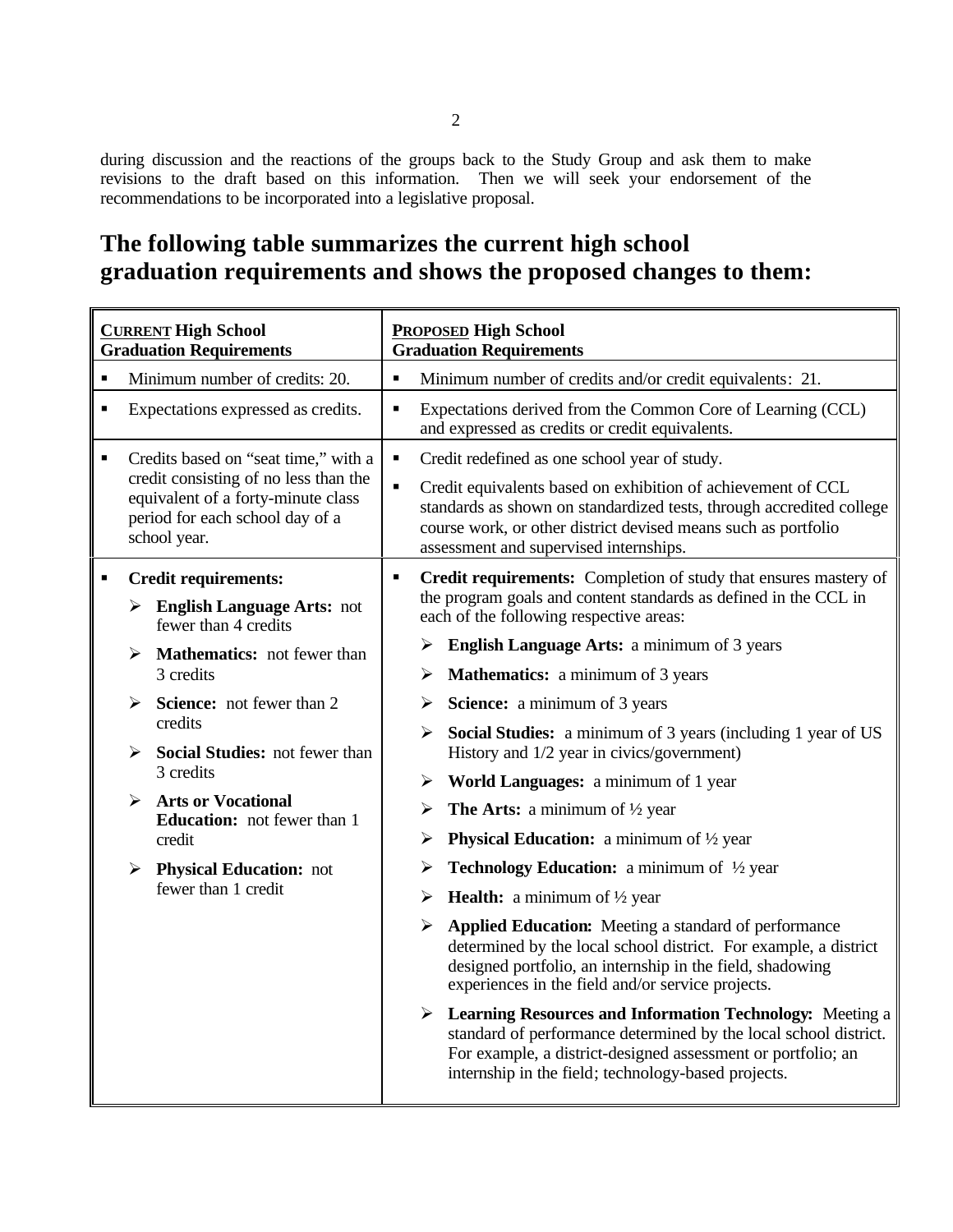| <b>Credit Equivalents:</b>                                                                                                                                                                                                                                                                            | <b>Credit Equivalents:</b>                                                                                                                                                                                                                                                                                   |  |
|-------------------------------------------------------------------------------------------------------------------------------------------------------------------------------------------------------------------------------------------------------------------------------------------------------|--------------------------------------------------------------------------------------------------------------------------------------------------------------------------------------------------------------------------------------------------------------------------------------------------------------|--|
| Local school district may grant<br>credit for successful completion of<br>coursework at an institution<br>regionally accredited or accredited<br>by the Department of Higher<br>Education. (3 credit semester<br>$course = \frac{1}{2} credit)$<br>Local school district may offer $\frac{1}{2}$<br>٠ | <b>English Language Arts:</b><br>п<br><b>Mathematics:</b><br>٠<br><b>Science:</b><br>٠<br><b>Social Studies:</b><br>٠<br><b>World Languages:</b><br>٠<br><b>The Arts:</b><br>٠                                                                                                                               |  |
| credit in community service as part<br>of the 6 remaining elective credits                                                                                                                                                                                                                            | Successful completion of an accredited college course that<br>≻<br>assures mastery of program goals and content standards as<br>defined in the CCL.<br>Meeting a standard of performance determined by the local                                                                                             |  |
|                                                                                                                                                                                                                                                                                                       | school district on a standardized assessment measure such as the<br>CAPT, SAT II, SAT I verbal for English Language Arts, SAT I<br>Math for Mathematics and/or the AP examination in the<br>appropriate subject area.                                                                                        |  |
|                                                                                                                                                                                                                                                                                                       | Meeting a standard of performance determined by the local<br>≻<br>school district on a district-designed assessment or portfolio of<br>student-designed projects, products, and/or performances.                                                                                                             |  |
|                                                                                                                                                                                                                                                                                                       | Meeting a standard of performance determined by the local<br>➤<br>school district on in-depth experiences such as independent<br>study, internship, and/or community service in the field.                                                                                                                   |  |
|                                                                                                                                                                                                                                                                                                       | <b>Physical Education:</b><br>٠                                                                                                                                                                                                                                                                              |  |
|                                                                                                                                                                                                                                                                                                       | <b>Technology Education:</b><br>٠                                                                                                                                                                                                                                                                            |  |
|                                                                                                                                                                                                                                                                                                       | Health:<br>٠                                                                                                                                                                                                                                                                                                 |  |
|                                                                                                                                                                                                                                                                                                       | Successful completion of an accredited college course that<br>➤<br>assures mastery of program goals and content standards as<br>defined in the CCL.                                                                                                                                                          |  |
|                                                                                                                                                                                                                                                                                                       | Meeting a standard of performance determined by the local<br>➤<br>school district on a district-designed assessment or portfolio of<br>student-designed projects, products, and/or performances.                                                                                                             |  |
|                                                                                                                                                                                                                                                                                                       | Meeting a standard of performance determined by the local<br>➤<br>school district on in-depth experiences such as independent<br>study, internship, and/or community service in the field.                                                                                                                   |  |
|                                                                                                                                                                                                                                                                                                       | NOTE: Each student may take a combination of the credit and credit<br>equivalents in each of the areas listed above. The exact combination<br>would be determined jointly by the student, the educators most familiar<br>with the student's strengths and needs, and parents or guardians of the<br>student. |  |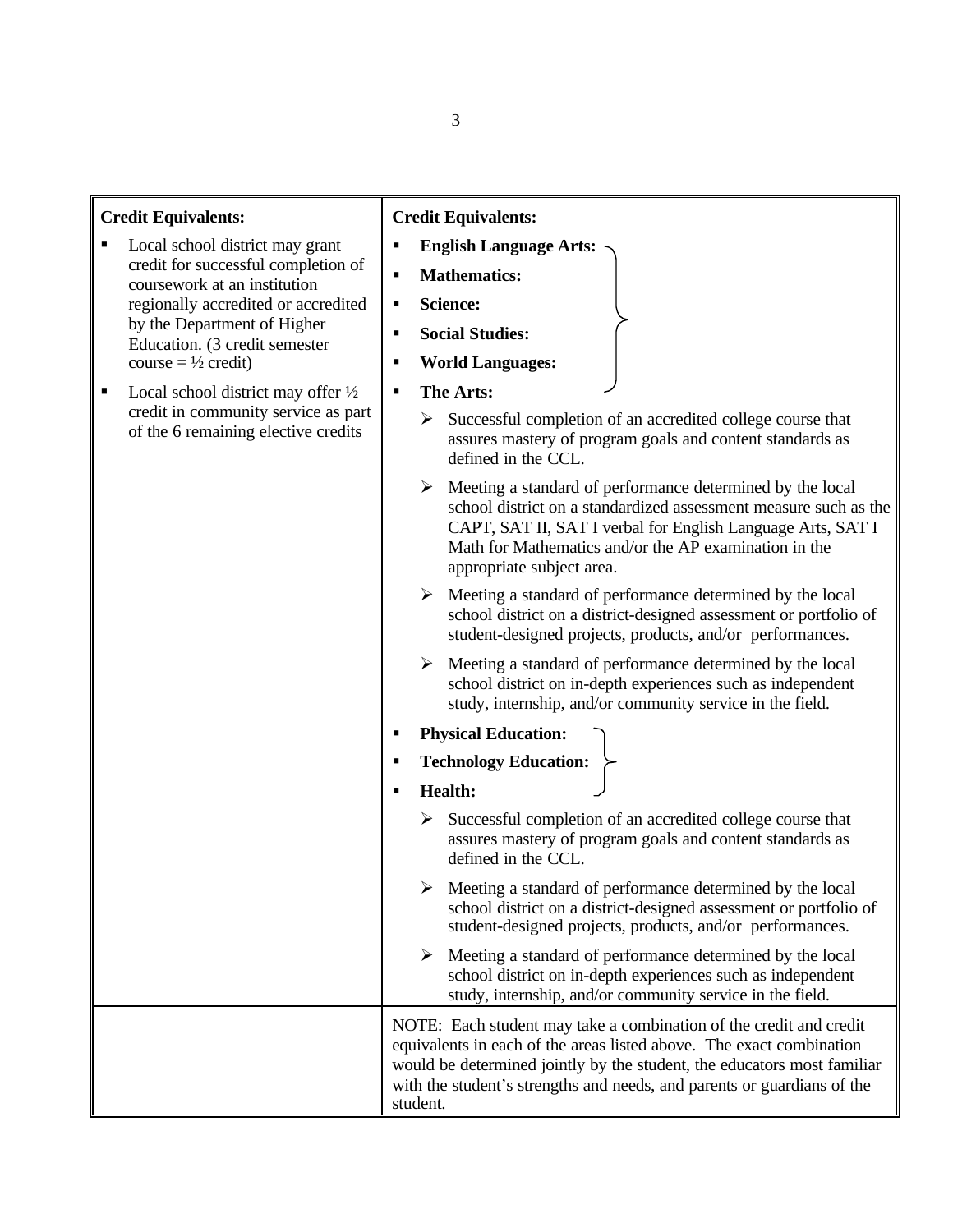We believe that the proposed graduation requirements enumerated in this monograph will help high schools offer to each of their students a more challenging, rigorous, appropriate and relevant program of studies and experiences. The proposal, while providing a standard state framework, enables those closest to each student to help that student devise a program that builds on the student's strengths and enables each to take a set of experiences that meaningfully meets his/her educational needs.

We look forward to your discussion of this monograph and proposed set of high school graduation requirements.

Prepared by:

Eileen S. Howley, Chief Bureau of Curriculum and Instruction

Betty J. Sternberg, Associate Commissioner Division of Teaching and Learning

October 4, 2000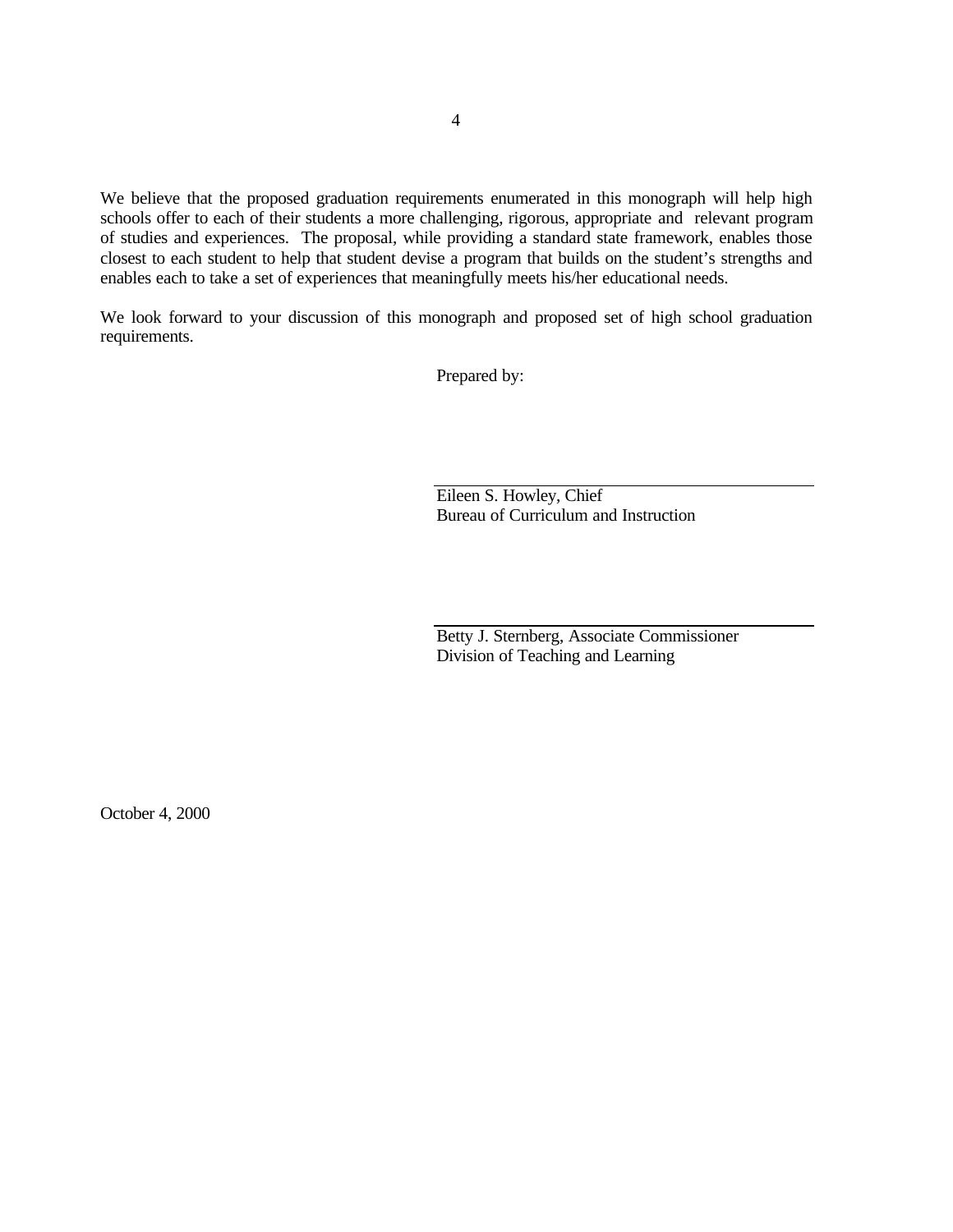# **The New Connecticut High School: Re-Defining Graduation Requirements**

## **The Need for Change**

The time has come for educational reform in the Connecticut High School. According to the National Association of Secondary School Principals (1996):

High schools are complex and diverse institutions in this country. They are, in our society, an absolute necessity if you are to be successful at adult understandings. Graduation from a high school in America is the entrance to adult life. In an ever-changing global environment where interdependency abounds the best and highest quality of education is a necessity no longer reserved for the few, but demanded for all. Any other course of action shall doom our future generations and nation to a third-class status. (p. 3.)

For the last few decades, education and government leaders have used the coming of the  $21<sup>st</sup>$  century as opportunity to establish new beginnings or at least to change some of the practices in their institutions. During this same time, futurists have presented a vision of the  $21<sup>st</sup>$  century that would be very different from the life experiences and practices of the 1980's and 90's. The future is now. It is time for change to ensure that Connecticut students are prepared to live in a new era and a new millennium. Any delay in action puts CT's high school students at risk of failure in this fast-changing world.

Further, the National Association of Secondary School Principals (1996), in *Breaking Ranks: Changing an American Institution*, set forth nine purposes that represent their vision for our nation's high schools and for the recommendations made in their report. The recommendations are as follows:

- I. High school is, above all else, a learning community and each school must commit itself to expecting demonstrated academic achievement for every student in accord with standards that can stand up to national scrutiny.
- II. High school must function as a transitional experience, getting each student ready for the next stage of life, whatever it may be for that individual, with the understanding that, ultimately, each person needs to earn a living.
- III. High school must be a gateway to multiple options.
- IV. High school must prepare each student to be a life long learner.
- V. High school must provide an underpinning for good citizenship and for full participation in the life of a democracy.
- VI. High school must play a role in the personal development of young people as social beings who have needs beyond those that are strictly academic.
- VII. High school must lay a foundation for students to be able to participate comfortably in an increasingly technological society.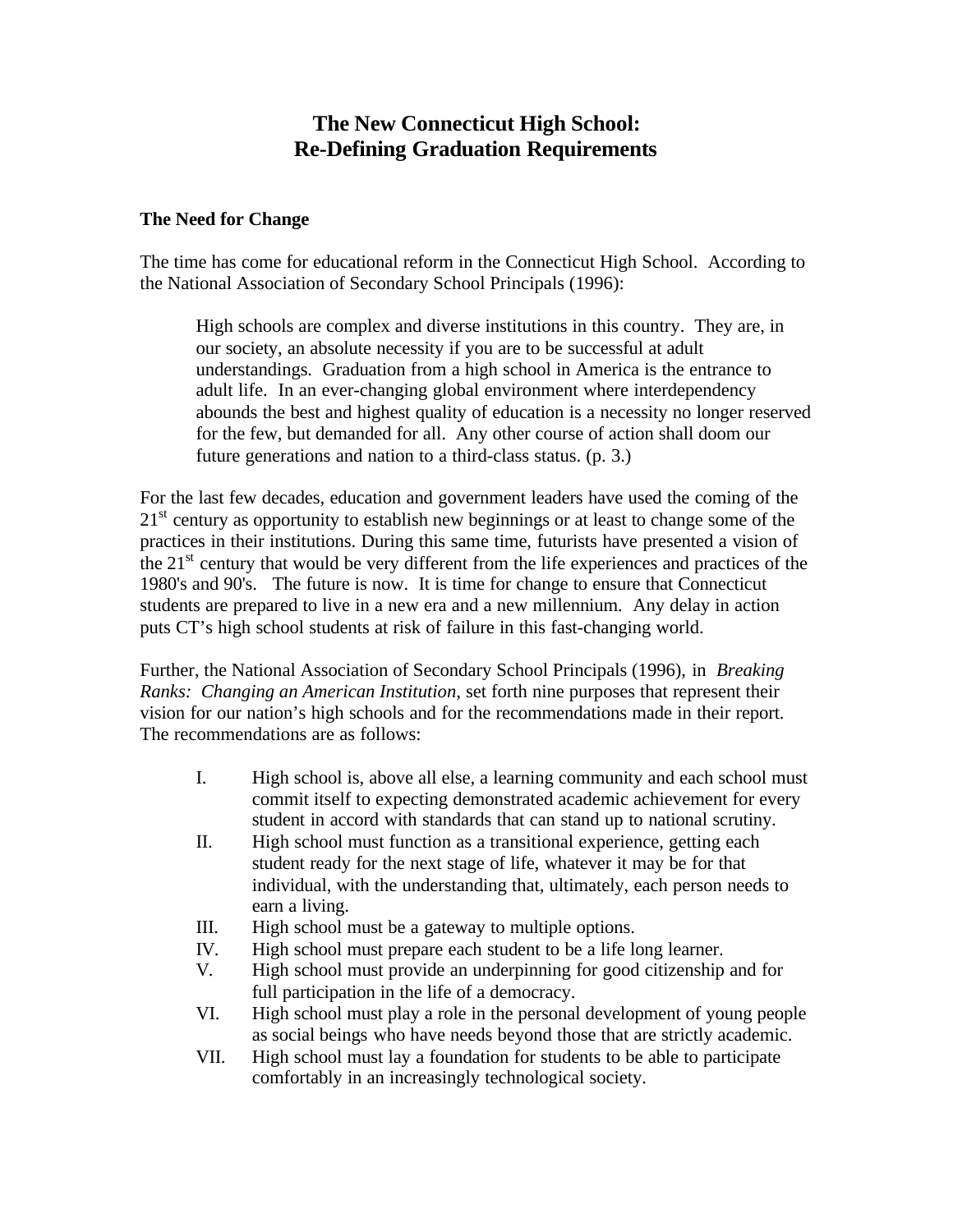- VIII. High school must equip young people for life in country and a world in which interdependency will link their destiny to that of others, however different those others may be from them.
- IX. High school must be an institution that unabashedly advocates in behalf of young people. (p. 8)

This vision guided the development of this monograph and begins to address the needs of Connecticut's high school students. Unfortunately, every high school in Connecticut does not necessarily embrace this vision. High school, a pivotal time in students' lives, meets only a few of these purposes. Connecticut high schools demonstrate both strengths and weaknesses. For example, the annual drop-out rates have continued to decline, yet the cumulative four-year dropout rates for the class of 1999 is 14.3%. While the number of high school students taking courses offered for college credit exceeds 20,000, the numbers taking AP exams are significantly lower. While the percentage of students at or above state goal on the Connecticut Academic Performance Test has shown some gains, the percentage of students that do not meet the goal remains too large. In 1999, 43% met goal in mathematics, 39% met goal in Language arts, 38% met goal in science, and 42% met goal in the interdisciplinary (*Profiles of our Schools: Condition of Education in Connecticut*, 2000).

Beyond the statistics, students' lived experience of high school remains all too often one of quiet alienation. In their experience, school ends at 2:00, or earlier, homework assignments are irrelevant, and apathy dominates. Student isolation and lack of personal responsibility fuel these feelings toward high school. It is time to better meet the needs of Connecticut's students and to continue to challenge them to grow. What follows is a discussion of areas in need of change.

# **CURRICULUM**

Curriculum has many orientations (Eisner, 1979) and may seek to achieve multiple purposes, such as the development of cognitive process, academic rationalism, social reconstructionism, personal relevance, or technology. Yet, curriculum has generally suffered from inertia and a limited zone of acceptance for change (Glatthorn & Jailall, 2000). Current state curriculum resources and assessment programs have influenced curriculum design and delivery. Content-specific teacher expectations are clearly defined in the Beginning Educator Support and Training program and the *Connecticut Framework: K-12 Curricular Goals and Standards* (CSDE, 1998). These frameworks define what students are expected to know and be able to do by the end of their K-12 experience. Yet, these expectations are set forth in areas that are presently required and areas that are not required through a specified credit distribution in the high school. Additionally, several dimensions of the high school experience in curriculum continue to be problematic. For example, the current credit distribution encourages breadth of content coverage, yet such distribution also begins to create conflict among content areas that are not required (such as the choice between one credit in the arts versus vocational education). Students' experience quickly becomes one of coverage of topics versus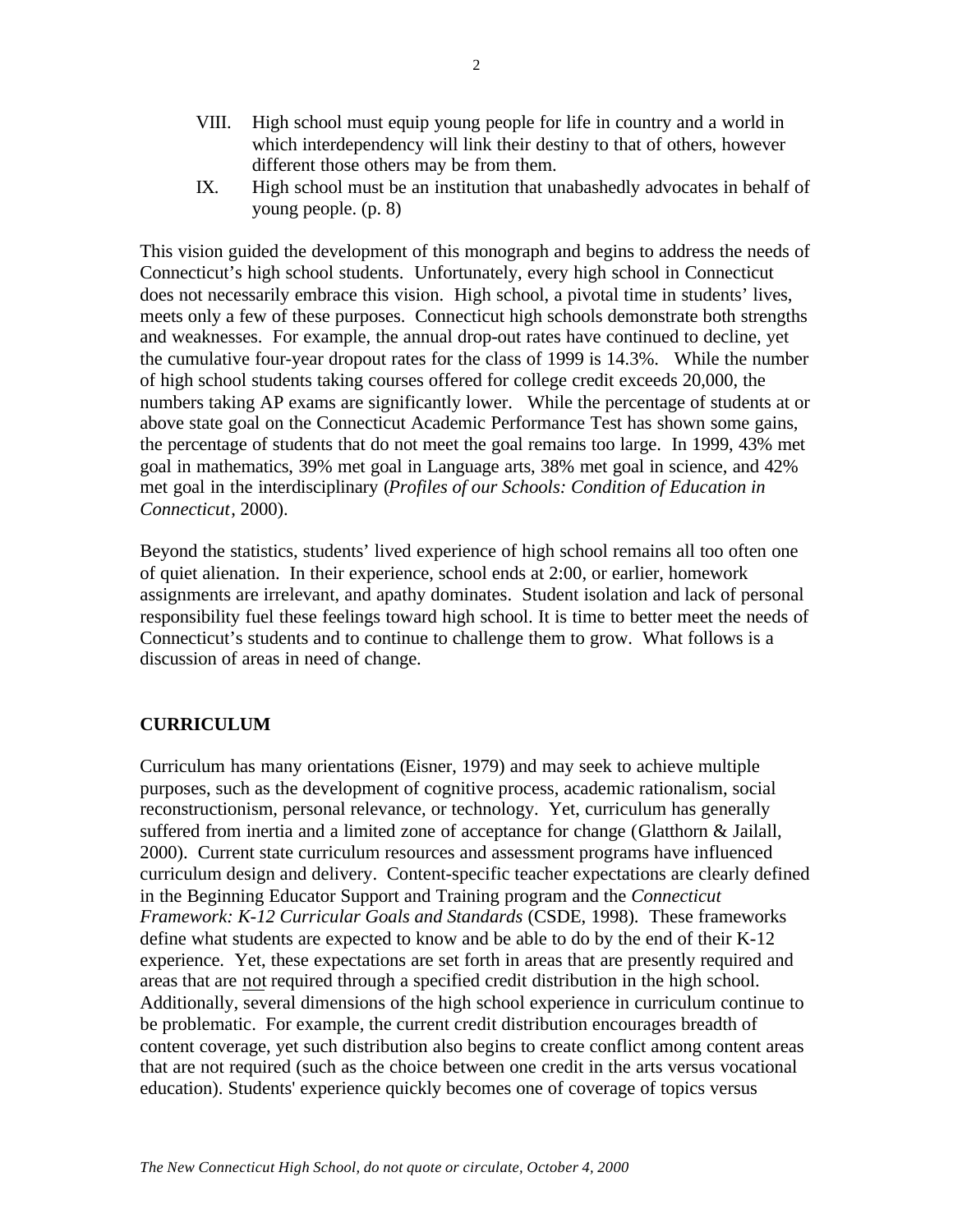meaningful learning of concepts and development of ideas. This experience contributes to students' feelings of alienation and the irrelevancy of school.

Furthermore, the nature of the separateness among courses in content areas has created isolation between content areas and a pervasive sense of compartmentalization for students. Hence, the students' experience is that of a disconnected series of classes that lacks any interdisciplinary connection from one content area to another. Further, the lack of connection extends to the students' lack of connection between what is taught in school and what they are experiencing in the world around them. This disconnect between the real world and the students' school experience contributes to students' apathy and boredom.

In addition, the concept of mastery of learning is often overshadowed by the current high school graduation requirement's emphasis on seat time and course completion. Since criteria for mastering a content area is not clearly defined, the taught and the tested curriculum are frequently different. Students learn to play the "game" of school instead of learning how to learn. In fact, many schools inadvertently reward students for such "gamesmenship".

# **INSTRUCTION**

Teacher expectations have grown clearer through state and national standards for teachers, such as the *National Board for Professional Teaching Standards* (1990) expectations or the *Connecticut Common Core of Teaching* (1998). These standards specify the knowledge, skills and dispositions that competent teachers utilize. The National Commission on Teaching and America's Future (1996) specifies four kinds of expertise that link to learning: knowledge of content, repertoire of instructional skills, knowledge of students, and attitudes that support high levels of learning. It is not possible to meet these types of expectations with one type of presentation. It requires more highly developing teaching practice. Recent brain research supports the concept that all students do not learn in the same way or at the same time (Gardner, 1983). Instructional strategies that may have worked successfully 20 years ago may no longer be sufficient to meet the changing needs of students. Teachers need to learn to vary the lesson to suit the learning styles and needs of students.

"The quality of instruction in a school is the single most important factor affecting the quality of student learning and is the link between curriculum, learning expectations, and student performance" (New England Association of School and Colleges[NEASC], 1998). Teaching and learning that focuses only on recall and memorization of facts is insufficient. Lacking instructional strategies that emphasize analysis, synthesis, and evaluation of work fails to adequately prepare students. In addition, students need to make sense of what they learn, to connect their new learning to prior learning and to their life experiences. Without this, high school becomes boring and disjointed to students. Changes in teaching practices may require some teachers to make significant shifts; however, such shifts in practice do not mean that existing practices are to be totally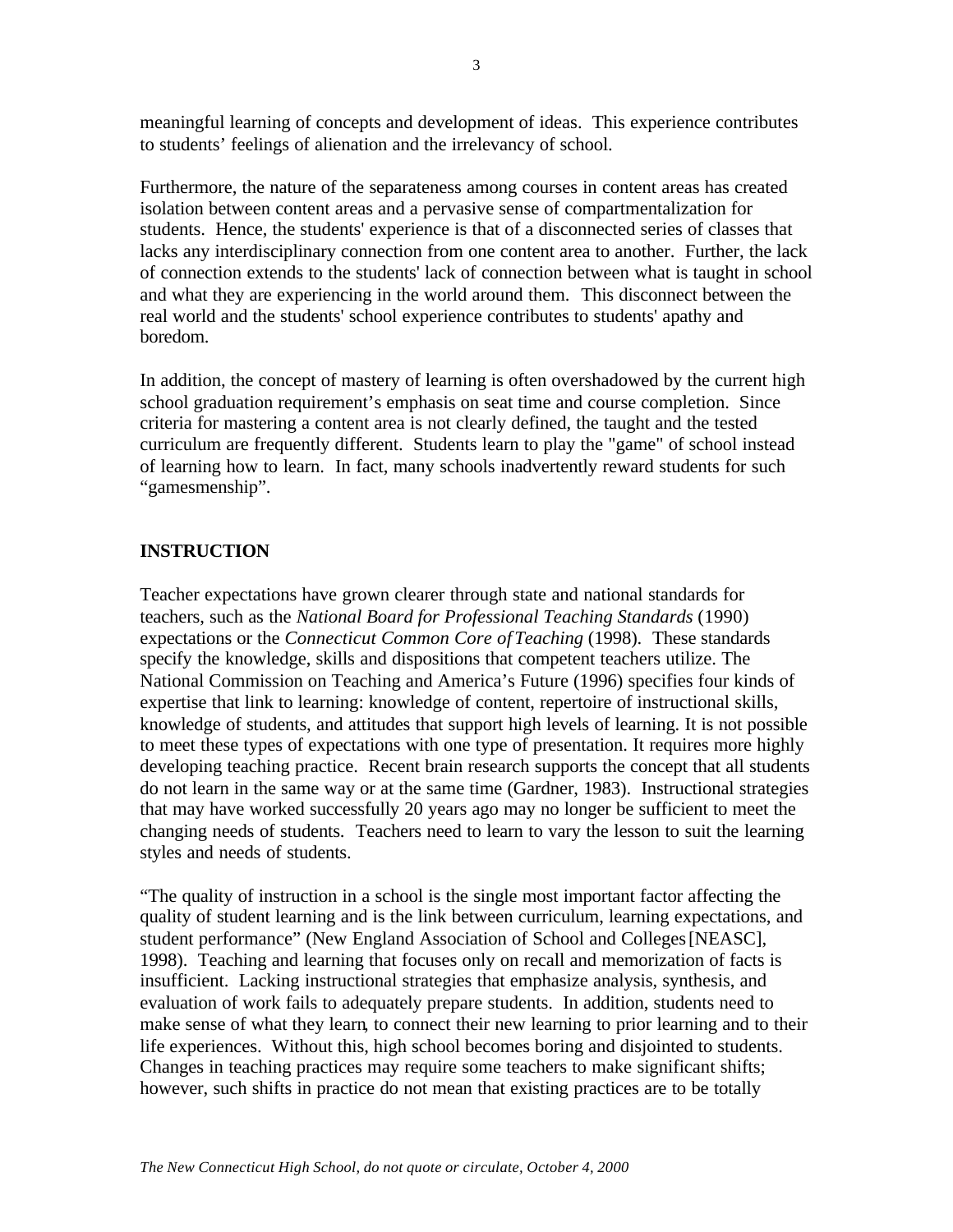abandoned. Rather, it is time to build and extend teaching repertoires to better meet the needs of students.

## **PROFESSIONAL DEVELOPMENT**

The on-going growth and development of teachers is essential for teaching effectiveness. Connecticut's system of Continuing Education Units (CEUs) for professional educators is designed to ensure that teachers continue to learn. The integration of that learning into the classroom, however, is not always readily apparent. Further, professional development systems that focus exclusively on teaching and do not consider student learning are limited at best. In addition, the structure of schools for many years has allowed teachers to work individually in their classrooms, isolated from their peers. Teaching generally continues to be a very private endeavor. The "closed door approach" to teaching and individual professional development can not support or sustain the needs of today's high school students.

Both professional development and the assessment and evaluation of teaching must become a shared activity between and among teachers and administrators alike. (Newmann & Wehlage, 1995; Darling-Hammond and McLaughlin, 1995). This shared experience needs to focus on the examination of student work and progress. Without this, professional development remains an isolated experience for teachers with little consequence for their daily teaching activities. If time in professional development is not spent in careful examination of student work, along with diagnosis of student progress that influences both teaching and learning, then the professional development of teachers is inadequate.

#### **ASSESSMENT**

Assessment is a critical form of accountability and should be an integral part of teaching and learning. Little attention is given to the sharing of accountability measures within high schools, let alone between high schools. External accountability measures, such as the CAPT or SAT can no longer be the sole source of accountability in high school. Quality assessment programs should ensure that students are meeting the agreed upon standards, and if not, should provide for the necessary assistance to help them to meet those expectations. Paper and pencil tests alone are not sufficient to assess student progress. Moreover, assessments that focus on lower levels of thinking and learning are inadequate to ensure that students meet quality performance standards. The absence of alternative assessments suggests a limited curriculum in high school that does not ensure that students are acquiring the necessary knowledge, skills, and abilities to succeed in life. (Wiggins, 1989). In addition, grade point averages alone are insufficient to communicate a students' work and progress; report cards that report only grades serve few evaluative purposes and limit parents' and students' understanding alike.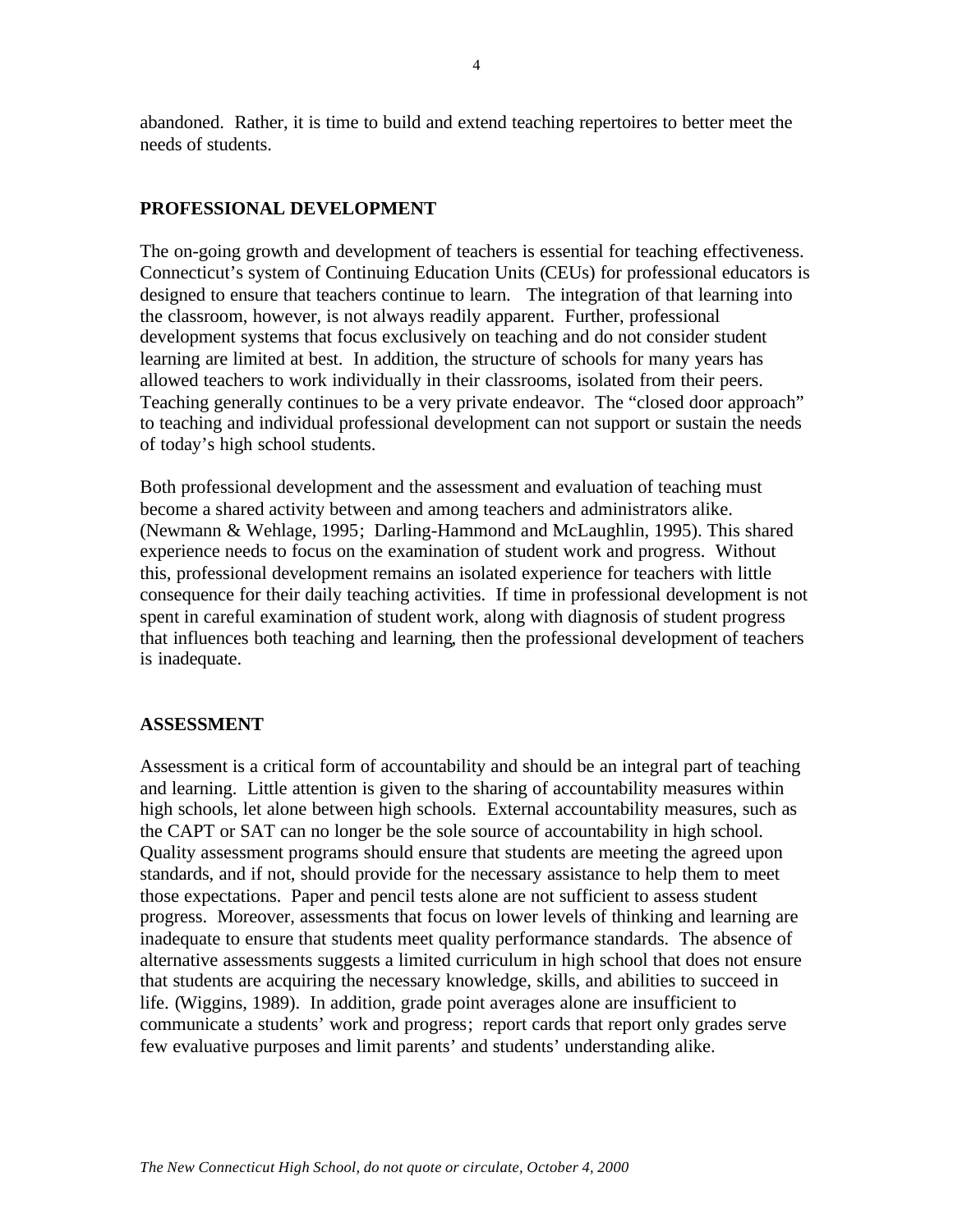#### **SCHOOL ORGANIZATION/CLIMATE**

Teaching and learning is grounded in the environment in which it takes place. "School environment should be a catalyst for ensuring that students pursue their education under circumstances that foster the very difficult work of teaching and learning" (National Association of Secondary School Principals, 1996, p. 17). It is a troubling time in the climate of the American High School. Events such as the shooting rampage in at Columbine High School, may appear far away from Connecticut; however, it speaks to the subtle yet powerful experience of students' perception of the climate and experience of school.

There is a serious need for a school climate and organizational structure which better attends to students' emotional and social needs. Students should no longer be able to get "lost" in high school, to lack significant interaction with adults, or to behave in ways that endanger other students. Each student needs to count on an adult as his/her advocate (Sternberg, 1999). Many high school students, including successful ones, experience school and learning as disconnected from them, their goals, and interests (Institute for Education in Transformation, 1992). High school must be a safe, positive environment that supports students' growth and development, not only academically, but also socially, emotionally, and physically. A healthy environment supports students' development of healthy self- esteem, including "connectiveness, uniqueness, sense of power, and sense of models" (Bean, 1992). Without healthy self-esteem, students will be less functional as adults.

# **LEADERSHIP**

School administrators who solely administer and do not lead, do not support the vision of a quality high school experience. "For the success of school reform, leadership must diffuse itself throughout the school community" (National Association of Secondary School Principals, 1996, p. 26). Unless every member of the school community functions as a leader, then high school is inadequate. The school administrator who does not lead forgoes the critical role of providing leadership both by building and sustaining the mission and vision of the high school. The New Connecticut High School will require leadership that supports the development of the school as a total community (Bolman and Deal, 1997; Fullan and Hargreaves, 1996). The delegation of instructional supervision to department chairs is inadequate; instructional supervision must begin with and be supported by the principal's leadership and support for high standards and performance-based expectations of high school graduates. Teachers are leaders and must share responsibility for inspiring, coaching, and helping one another to continue to grow.

Leadership extends beyond the school walls as well. The larger community, together with parents and guardians, must work to support the mission and the vision of the high school. Community resources must become an integral part of the high school learning experience. Parents and guardians must support students' increasing responsibility for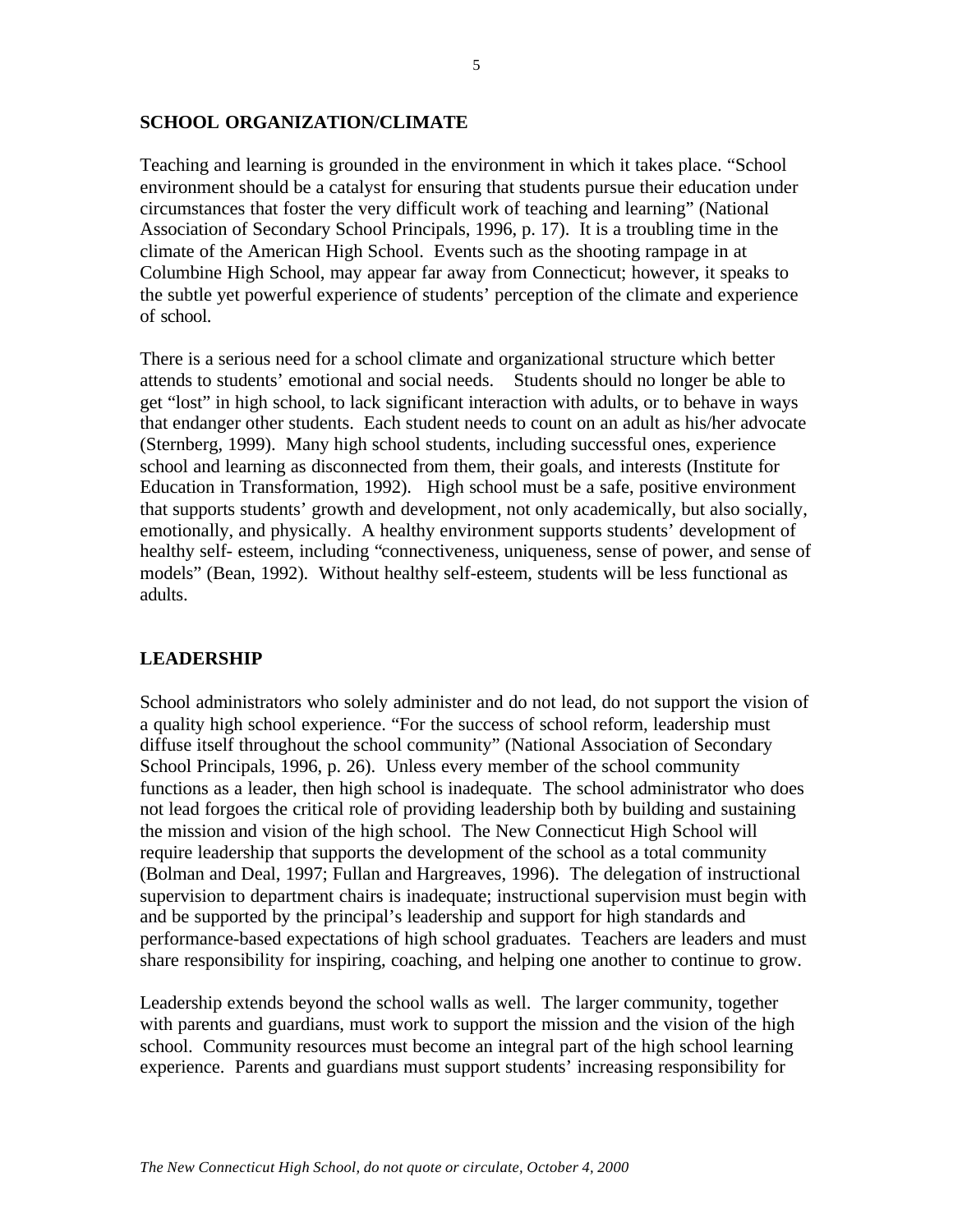themselves as they seek to graduate from high school; school leaders and educators must work with parents in the best interests of their children.

In summary, the educational experience of students in high school is a collective responsibility. To develop maturity and independent skills that help students meet their present life's demands and will prepare them for life after high school requires that we both allow and demand that students have a greater voice and choice in their learning. They need to be empowered to make decisions within the framework of the community of school and learn to make better informed decisions as they assume increasing responsibility for their own learning. To succeed in high school, students need the support, guidance and sometimes a push in the right direction by significant adults. A new vision of the Connecticut High School must consider its impact on curriculum, instruction, professional development, the school environment/climate, and leadership. The New Connecticut High School must begin with a clear vision that supports and sustains students' growth and development as maturing young adults in a supportive community.

In response to these identified needs, we propose the mission of the New Connecticut High School:

# **MISSION STATEMENT FOR THE NEW CONNECTICUT HIGH SCHOOL**

The New Connecticut High School is a community of learners that appreciates and supports each individual's background and needs, and expects each of its members to master the skills, knowledge and attitudes needed to contribute to society as a caring and responsible citizen.

To achieve this mission is no small task. Connecticut schools wishing to embrace this mission should be guided by the following principles:

# **Guiding Principles for the New Connecticut High School**

1. The New Connecticut High School must provide a more challenging, rigorous, appropriate and relevant program of studies and experiences to each of its students. It accomplish this, it must embrace the *Connecticut Common Core of Learning* (1998) as a broad and critical definition of the educated citizen. Given this focus on student learning, it enables the school to shift the focus away from solely test scores or counting credit hours to focus on evidence of student learning and accomplishment. The importance of the *Common Core of Learning* should not be taken lightly; it establishes the foundation of the high school curriculum and helps to define the content knowledge, skills, attitudes and attributes required to successfully graduate from high school. Such standards must form the foundation of what students are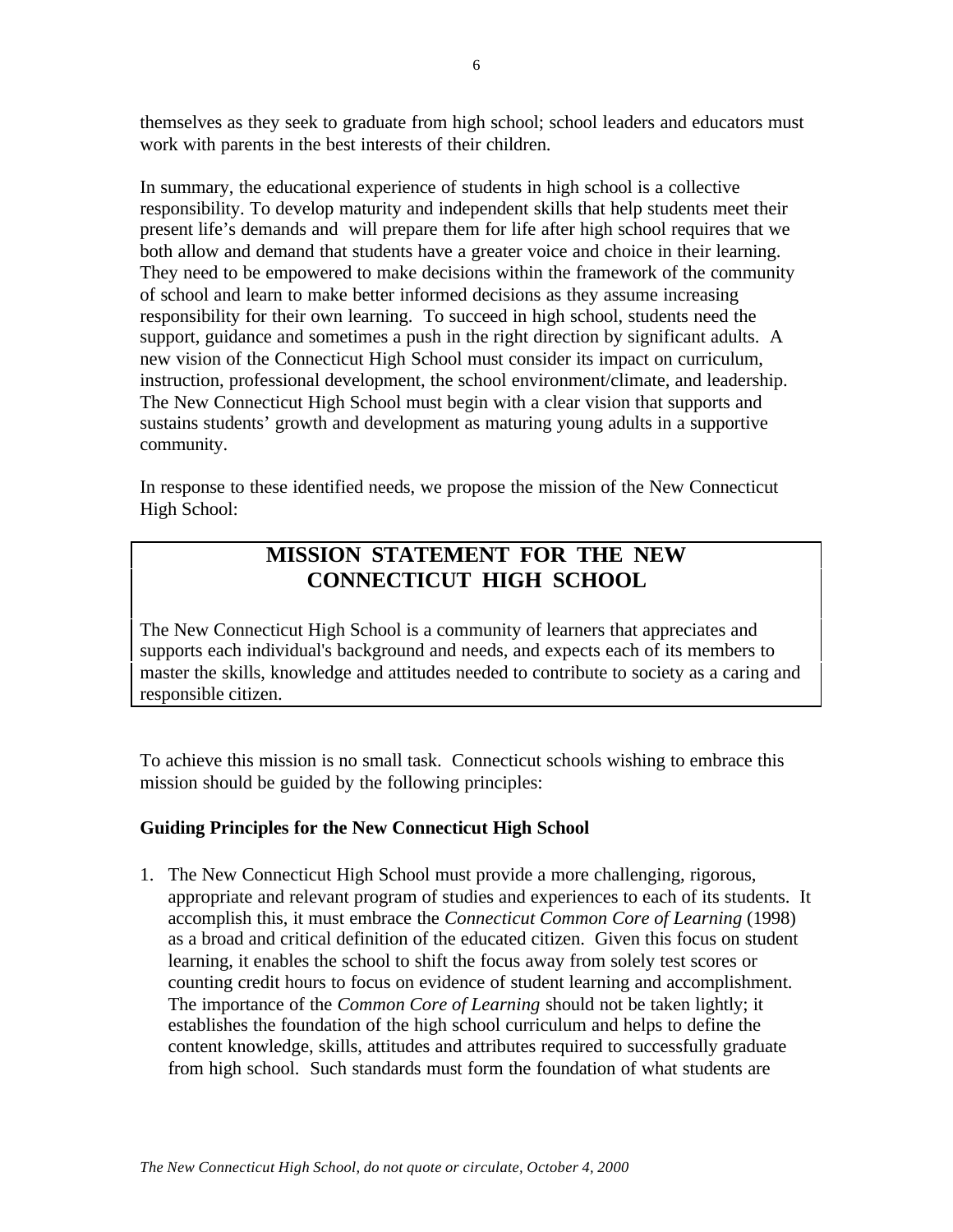expected to know and be able to do as they graduate from high school. These standards will let the school community know what students have achieved.

- 2. High school must be made to be a place of great relevance and importance to students. It is critical that students can see the value and some direct connections of their education to the present world around them. High school students must see connections to their own lives in order to apply their learning in other contexts. Additionally, learning must have lasting value if it is to help students prepare for their future beyond high school. The experiences that students have in high school must be designed to increase motivation to continually learn, ultimately ensuring the development of life-long learners.
- 3. Students need to be taught in the ways that they learn best. The high school staff must be responsive to students' learning styles and needs, and offer differentiated instructional experiences designed to meet those needs. For example, school must provide opportunities for students to learn not only through text and discussions that are schoolhouse bound, but also through active applied experiences available beyond the schoolhouse walls. In this way, students will be able to learn more in the comprehensive sense than ever before.
- 4. Instruction must be directly related to ongoing assessment. Assessment of student progress must have an impact on both teaching and learning. Continual assessment of student progress must be utilized not only to chart student growth, but even more importantly to influence future instruction. Additionally, students need to learn to monitor their work, their progress, and their own strengths and weaknesses.
- 5. In order to be successful, it is essential that students and teachers collaborate. Such collaboration requires students to have opportunities to determine portions of their studies, to have and exercise choice, and to have productive working relationships with teachers. Since high school is the last step before students officially enter the adult world, it is essential that students be given opportunities to take increasing responsibility for themselves and their decisions. For example, some courses in the curriculum should be determined in part by each student according to his/her own interests, success, skills and needs. Students should be given opportunities to determine what they will study, with the appropriate guidance from significant adults (parents, guardians and teachers).
- 6. The environment of the high school must embrace the unique talents of all of the members of the school community. Students need to be an integral part of the high school community; each student needs to be known and valued as an individual. Each student should be connected to at least one significant adult who guides his/her development. This connection must be the norm, not the exception. No student should be allowed to "get lost." Every Connecticut high school must create a mechanism for each student to achieve his/her individual goals through membership in the school community. To successfully achieve in high school, students must contribute to that community. Their needs, interests, and aspirations must be valued.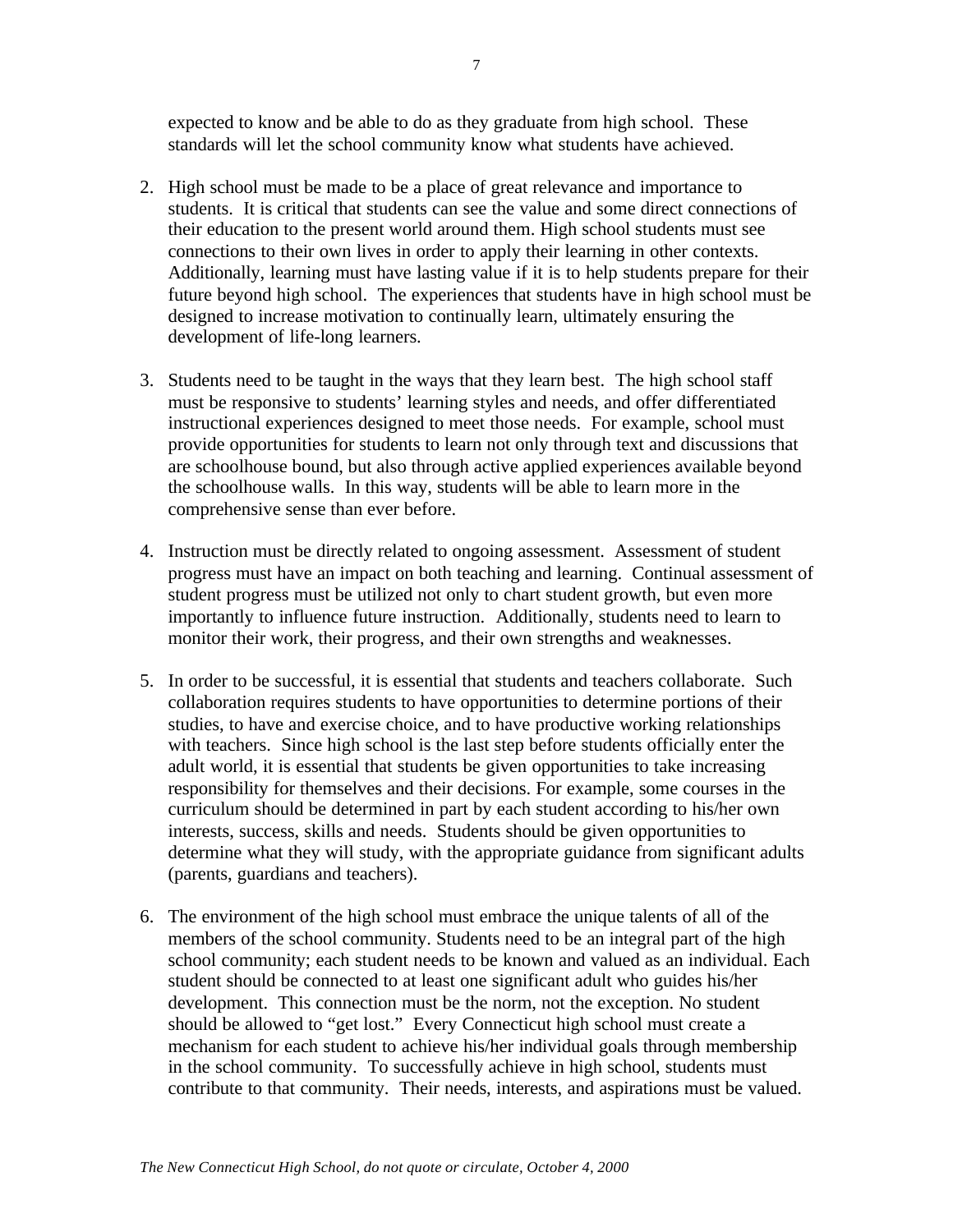7. The collective responsibility to provide a quality educational experience for students must be shared, not only by students and teachers, but also by parents, families, and the larger community. Students spend only a portion of their days in school; the home and family life must support the vision of the school. The New Connecticut High School must ensure positive working relationships with parents, citizens, community leaders, businesses, and other members of the community that have an interest in education of children.

Given the guiding principles of the New Connecticut High School and the vision that the principles embrace, it is time to revise the expected requirements for high school graduation. What follows is a description of the current expectations and a discussion of the recommendations for each of the following subject areas: English, Mathematics, Social Studies, Science, World Languages, Technology Education, Arts, Physical Education, Healthy and Safety, Applied Education, and Learning Resources and Information Technology.

#### **The Current Connecticut High School Graduation Requirements and Prescribed Courses of Study**

The current existing Connecticut High School Graduation Requirements are driven by the concept of course "credits." The current statute (10-221a) requires a minimum of twenty credits. Of these credits, the following must be taken. Not fewer than:

- Four English
- Three Mathematics
- Three Social Studies
- Two Science
- One in the Arts or Vocational Education
- One Physical Education.

Prescribed courses of study (C.G.S. 10-16b), specifies that public schools must at least offer the following subject matter: the arts, career education; consumer education; health and safety; language arts; mathematics, physical education; science; social studies, and at the secondary level, one or more foreign languages and vocational education.

Together, these two statutes direct what is offered in the school, and what is required to be taken by Connecticut's high school students.

Notwithstanding, the credit-based approach to achievement fails to describe the knowledge and skills required to achieve completion of the credit. The concept of credit hours alone is no longer sufficient to ensure that students have achieved the expectations of an educated citizen as described in the *Common Core of Learning* (1998) or the mission of the Connecticut high school. It all too often becomes a calculation of "seat time" instead of student learning. To ensure that the guiding principles of the New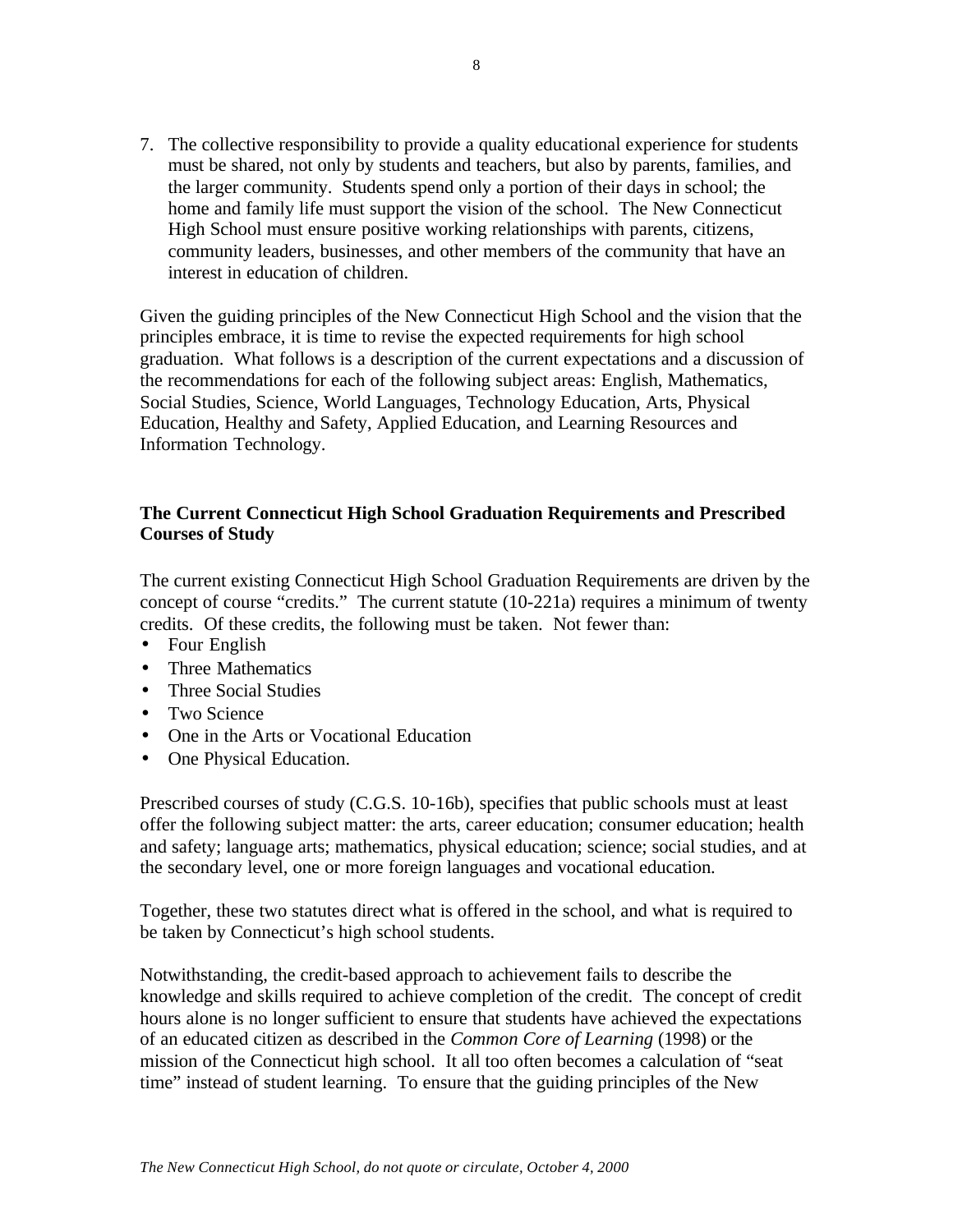Connecticut High School are met, the recommendations for each of the content areas will be addressed in kind.

## **PROPOSED HIGH SCHOOL GRADUATION REQUIREMENTS FOR THE NEW CONNECTICUT HIGH SCHOOL**

The new Connecticut graduation requirements must include student demonstration of the meeting of standards. It is recommended that the *Common Core of Learning* be used as the description of the foundational knowledge and skills that students must develop and demonstrate to graduate. Students' ability to demonstrate those competencies becomes critical in determining whether or not a student has achieved the standard; not solely time spent in class. Hence, it is proposed that the statutory requirement for credit hours be modified to include "equivalents" as determined by the local school district as a new high school graduation requirement.

The concept of "equivalents" suggests that there is no single way to achieve the standard. Rather, a quality high school education, grounded in the guiding principles and the vision of the New Connecticut high school, must design programs and processes that ensure that students have achieved the key skills, not simply spent time in class. "Equivalents" could include one or more of the following: achieving the standard through Advanced Placement (AP) performance or SAT performance; meeting district performance standards as assessed by locally determined assessments; alternative coursework at colleges and universities or through the internet; interdisciplinary projects as approved by the local departments or school teams; internships approved by the local departments or administration; or community service experiences that are connected to coursework. These "equivalents" will allow students to receive credit for mastery of content without necessarily spending a particular number of hours in a class.

In addition, the proposed changes still maintain some connections to the previous schemata of credit hours. Such credit hours must be based on whether or not students have achieved the standard. In some subject areas, the number of credits has been reduced. The intention is to allow students greater opportunity for choice within the prescribed curriculum and to recognize that skills can be learned in more than one content area. In some cases, credits have been added to ensure that some opportunity is provided for students to experience subjects at a minimum that might otherwise be omitted. In some instances, demonstration of competency is expected but it is not directly linked to particular coursework. In these areas, it will require staff to work together to determine both when, where and how students will have an opportunity not only to acquire the skills but also to demonstrate them. Further, it is proposed that the total number of required credit hours be extended to **21 credits** as a minimum set of expectations.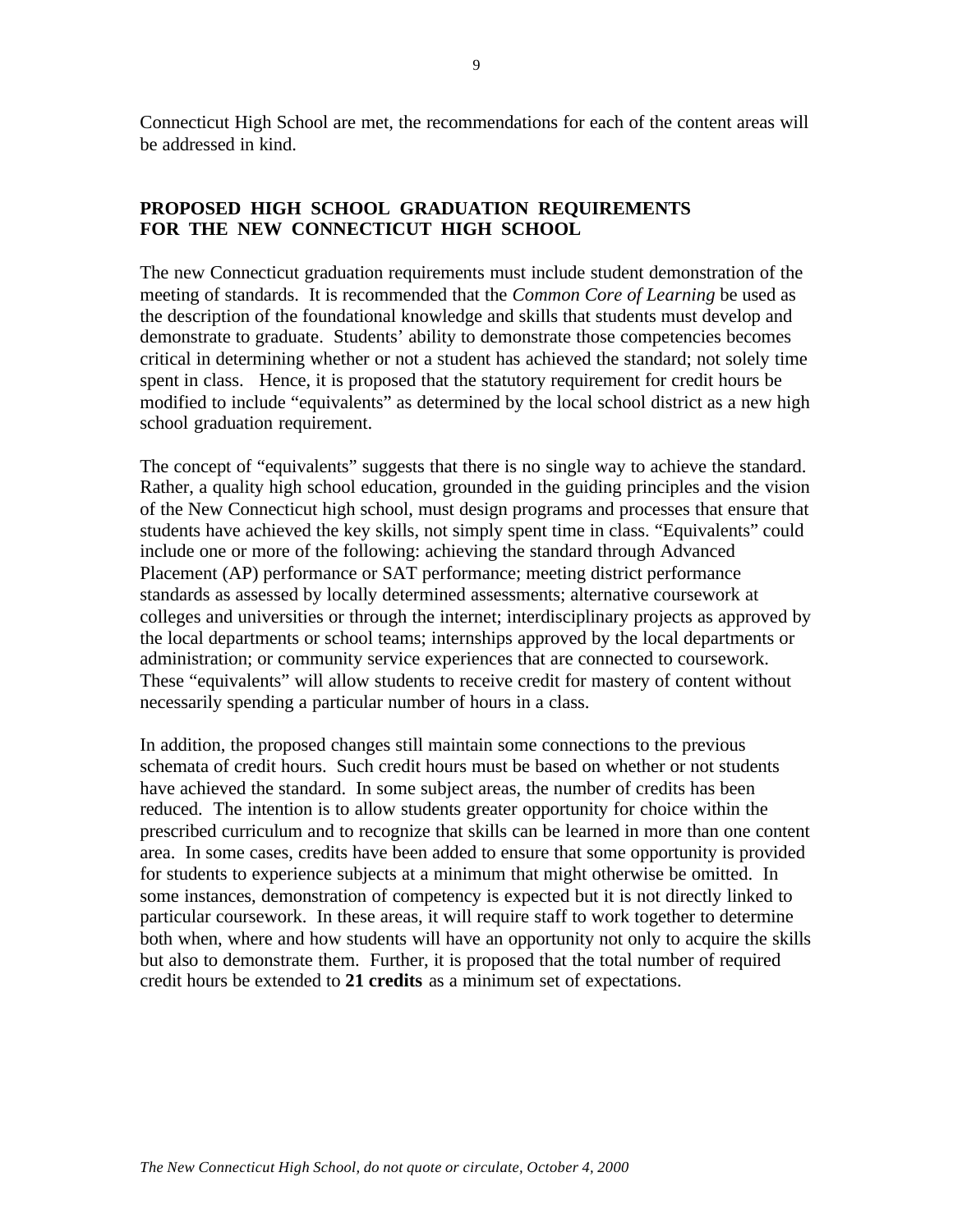What follows is a description of the proposed set of standards or expectations for high school graduation for each content area and recommendations for evidence of student accomplishment. The standards are derived from the *Common Core of Learning*, but are modified as appropriate to establish graduation expectations.

## **English Language Arts:**

**In language arts, the Connecticut High School graduate will demonstrate proficiency, confidence, and fluency in reading, writing, listening, speaking, and viewing; the graduate will explore and respond to classical and contemporary texts from many cultures and historical periods.** 

#### **Mathematics:**

**In mathematics, the Connecticut High School graduate can apply a range of numerical, algebraic, geometric, and statistical concepts and skills to formulate, analyze and solve real world problems.** 

#### **Science:**

**In science, the Connecticut High School graduate will demonstrate knowledge of the basic concepts of, and interrelationship among biology, chemistry, physics, earth (including ecology) and space sciences, and will be able to apply scientific skills, processes and methods of inquiry to the real world.** 

#### **Social Studies:**

**In social studies, the Connecticut High School graduate will demonstrate a knowledge of history, civics and government, geography and economics, the social sciences, and humanities.** 

#### **World Languages:**

**In world languages, the Connecticut High School graduate will demonstrate knowledge of one language other than English, and will understand the culture of that language.**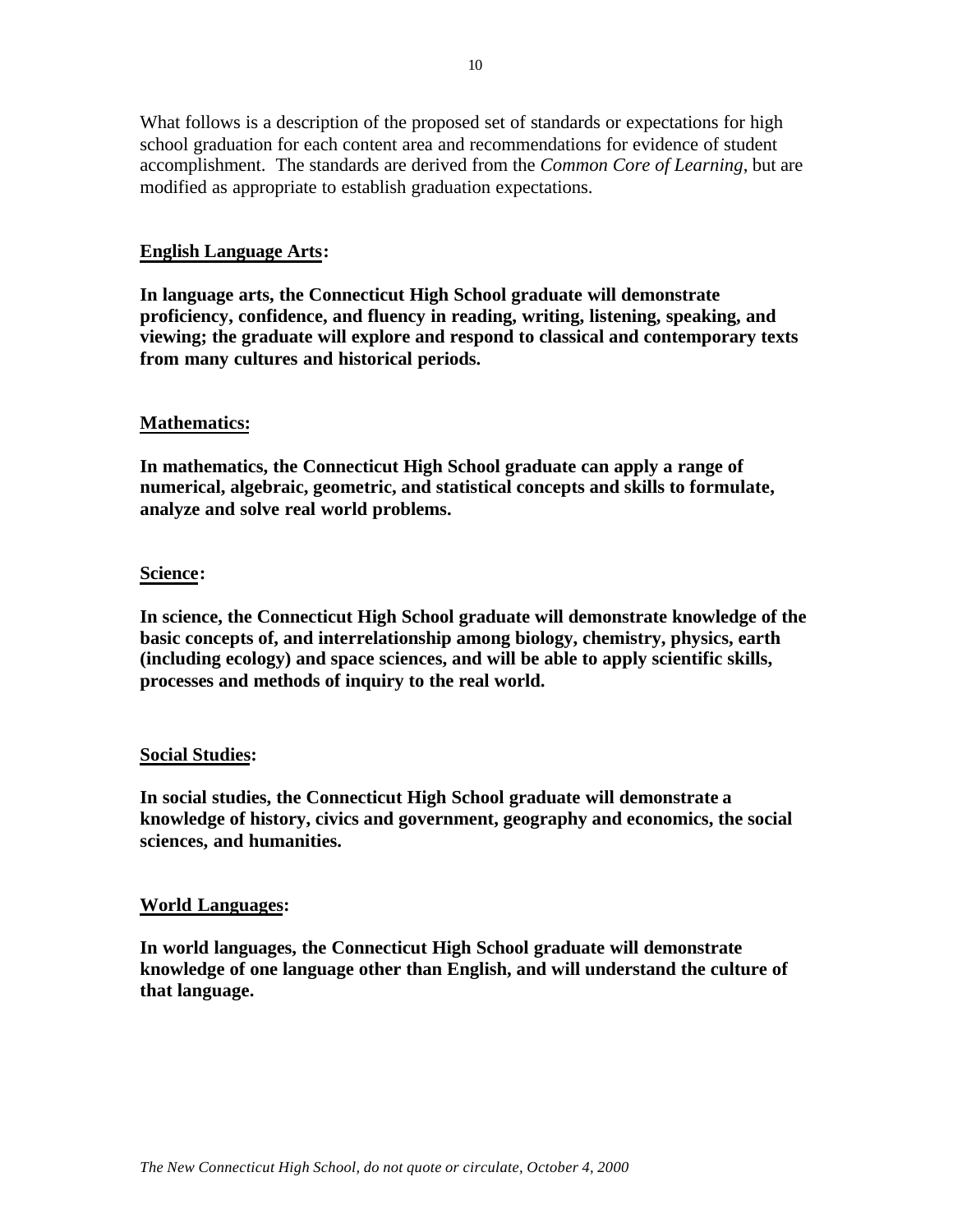#### **The Arts:**

**In the arts, the Connecticut High School graduate will create, perform, and respond with understanding in at least one art form, and appreciate the importance of the arts in expressing human experience.** 

#### **Physical Education:**

**In physical education, the Connecticut High School graduate will recognize the importance of and participate in physical activities designed to maintain and enhance healthy lifestyles.** 

#### **Technology Education:**

**In technology education, the Connecticut High School graduate will know about the nature, power, influence and effects of technology, and will be able to design and develop products, systems and environments to solve problems.** 

#### **Health:**

**In health, the Connecticut High School graduate will understand and develop behaviors that promote lifelong health.** 

#### **Applied Education:**

**In applied education, the Connecticut High School graduate will demonstrate specific knowledge of or experience with one of the eight career clusters: arts and media; business and finance; construction technologies and design; environmental, natural resources and agriculture; government, education and human services; health and bio-sciences; retail, tourism, recreation and entrepreneurial; and technologies: manufacturing, communications and repair.** 

#### **Learning Resources and Information Technology:**

**In learning resources and information technology, the Connecticut High School graduate will be competent users of information and technology and be able to apply related strategies to acquire basic skills and content knowledge.**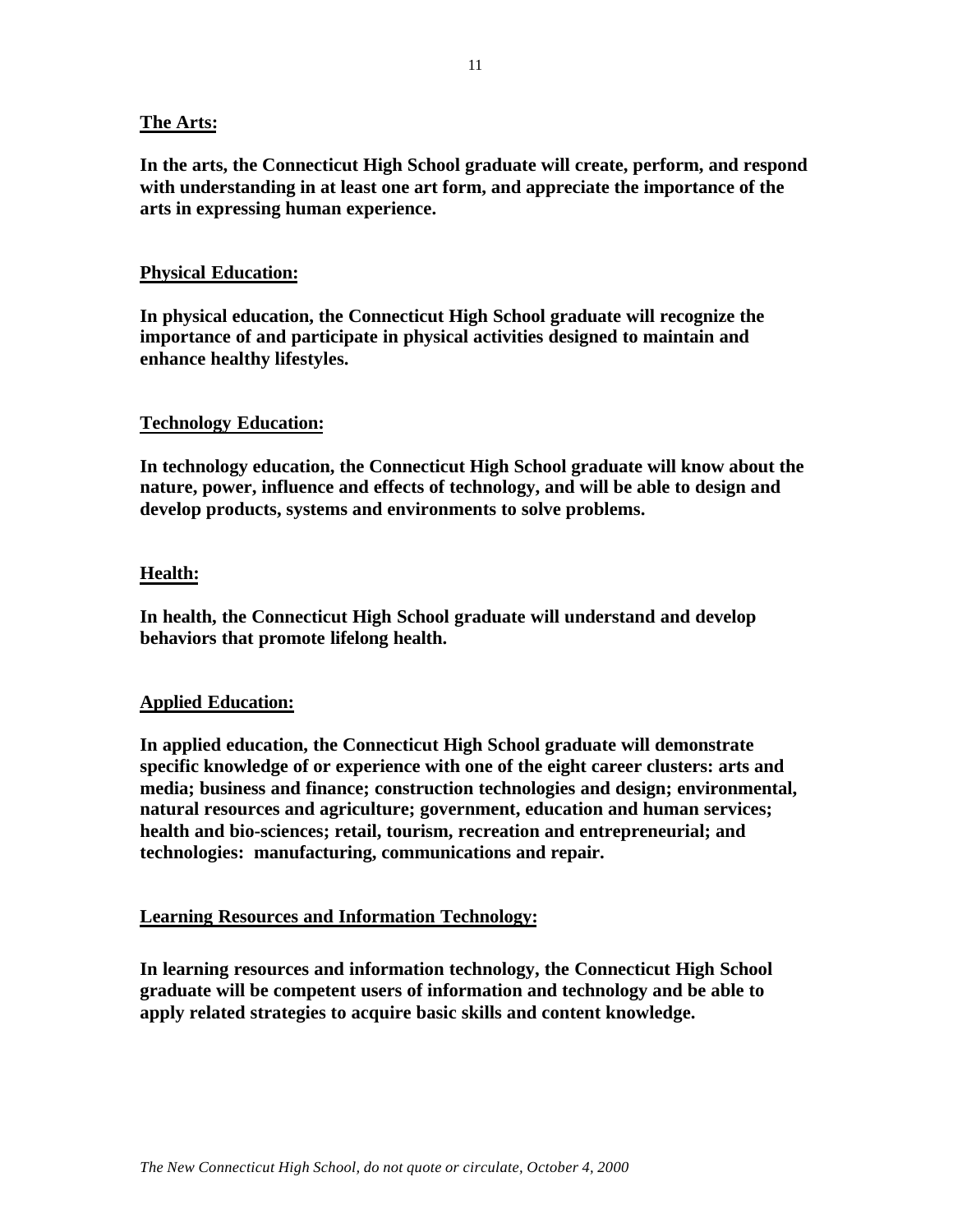# **The following table summarizes the current high school graduation requirements and shows the proposed changes to them:**

|   |                                                                                                                                                                      | <b>CURRENT High School</b><br><b>Graduation Requirements</b>              |                                                                                                                                                                                                                                                      |                                                       | <b>PROPOSED High School</b><br><b>Graduation Requirements</b>                                                                                                                                                                                                 |
|---|----------------------------------------------------------------------------------------------------------------------------------------------------------------------|---------------------------------------------------------------------------|------------------------------------------------------------------------------------------------------------------------------------------------------------------------------------------------------------------------------------------------------|-------------------------------------------------------|---------------------------------------------------------------------------------------------------------------------------------------------------------------------------------------------------------------------------------------------------------------|
|   |                                                                                                                                                                      | Minimum number of credits: 20.                                            | п                                                                                                                                                                                                                                                    |                                                       | Minimum number of credits and/or credit equivalents: 21.                                                                                                                                                                                                      |
| ٠ |                                                                                                                                                                      | Expectations expressed as credits.                                        | ٠                                                                                                                                                                                                                                                    |                                                       | Expectations derived from the Common Core of Learning<br>(CCL) and expressed as credits or credit equivalents.                                                                                                                                                |
| ٠ | Credits based on "seat time," with a<br>credit consisting of no less than the<br>equivalent of a forty-minute class<br>period for each school day of<br>school year. |                                                                           | ٠                                                                                                                                                                                                                                                    |                                                       | Credit redefined as one school year of study.                                                                                                                                                                                                                 |
|   |                                                                                                                                                                      |                                                                           | Ξ                                                                                                                                                                                                                                                    |                                                       | Credit equivalents based on exhibition of achievement of<br>CCL standards as shown on standardized tests, through<br>accredited college course work, or other district devised<br>means such as portfolio assessment and supervised<br>internships.           |
|   |                                                                                                                                                                      | <b>Credit requirements:</b>                                               | ٠                                                                                                                                                                                                                                                    | Credit requirements: Completion of study that ensures |                                                                                                                                                                                                                                                               |
|   | ➤                                                                                                                                                                    | <b>English Language Arts: not</b><br>fewer than 4 credits                 |                                                                                                                                                                                                                                                      | areas:                                                | mastery of the program goals and content standards as<br>defined in the CCL in each of the following respective                                                                                                                                               |
|   | ➤                                                                                                                                                                    | <b>Mathematics:</b> not fewer than<br>3 credits                           |                                                                                                                                                                                                                                                      | ➤                                                     | English Language Arts: a minimum of 3 years                                                                                                                                                                                                                   |
|   | ➤                                                                                                                                                                    | Science: not fewer than 2<br>credits                                      |                                                                                                                                                                                                                                                      | ➤                                                     | <b>Mathematics:</b> a minimum of 3 years                                                                                                                                                                                                                      |
|   |                                                                                                                                                                      |                                                                           |                                                                                                                                                                                                                                                      | ➤                                                     | Science: a minimum of 3 years                                                                                                                                                                                                                                 |
|   | ➤                                                                                                                                                                    | Social Studies: not fewer than<br>3 credits                               |                                                                                                                                                                                                                                                      | ➤                                                     | <b>Social Studies:</b> a minimum of 3 years (including 1)<br>credit of US History and 1/2 year in<br>civics/government)                                                                                                                                       |
|   | ➤                                                                                                                                                                    | <b>Arts or Vocational</b><br><b>Education:</b> not fewer than 1<br>credit |                                                                                                                                                                                                                                                      |                                                       | $\triangleright$ World Languages: a minimum of 1 year                                                                                                                                                                                                         |
|   |                                                                                                                                                                      |                                                                           |                                                                                                                                                                                                                                                      | ≻                                                     | <b>The Arts:</b> a minimum of $\frac{1}{2}$ year                                                                                                                                                                                                              |
|   | <b>Physical Education:</b> not<br>➤<br>➤<br>fewer than 1 credit<br>➤                                                                                                 |                                                                           |                                                                                                                                                                                                                                                      |                                                       | <b>Physical Education:</b> a minimum of $\frac{1}{2}$ year                                                                                                                                                                                                    |
|   |                                                                                                                                                                      |                                                                           |                                                                                                                                                                                                                                                      | ➤                                                     | <b>Technology Education:</b> a minimum of $\frac{1}{2}$ year                                                                                                                                                                                                  |
|   |                                                                                                                                                                      |                                                                           |                                                                                                                                                                                                                                                      | ➤                                                     | <b>Health:</b> a minimum of $\frac{1}{2}$ year                                                                                                                                                                                                                |
|   |                                                                                                                                                                      |                                                                           | <b>Applied Education:</b> Meeting a standard of<br>performance determined by the local school district.<br>For example, a district designed portfolio, an<br>internship in the field, shadowing experiences in the<br>field and/or service projects. |                                                       |                                                                                                                                                                                                                                                               |
|   |                                                                                                                                                                      |                                                                           |                                                                                                                                                                                                                                                      | ➤                                                     | <b>Learning Resources and Information Technology:</b><br>Meeting a standard of performance determined by the<br>local school district. For example, a district-designed<br>assessment or portfolio; an internship in the field;<br>technology-based projects. |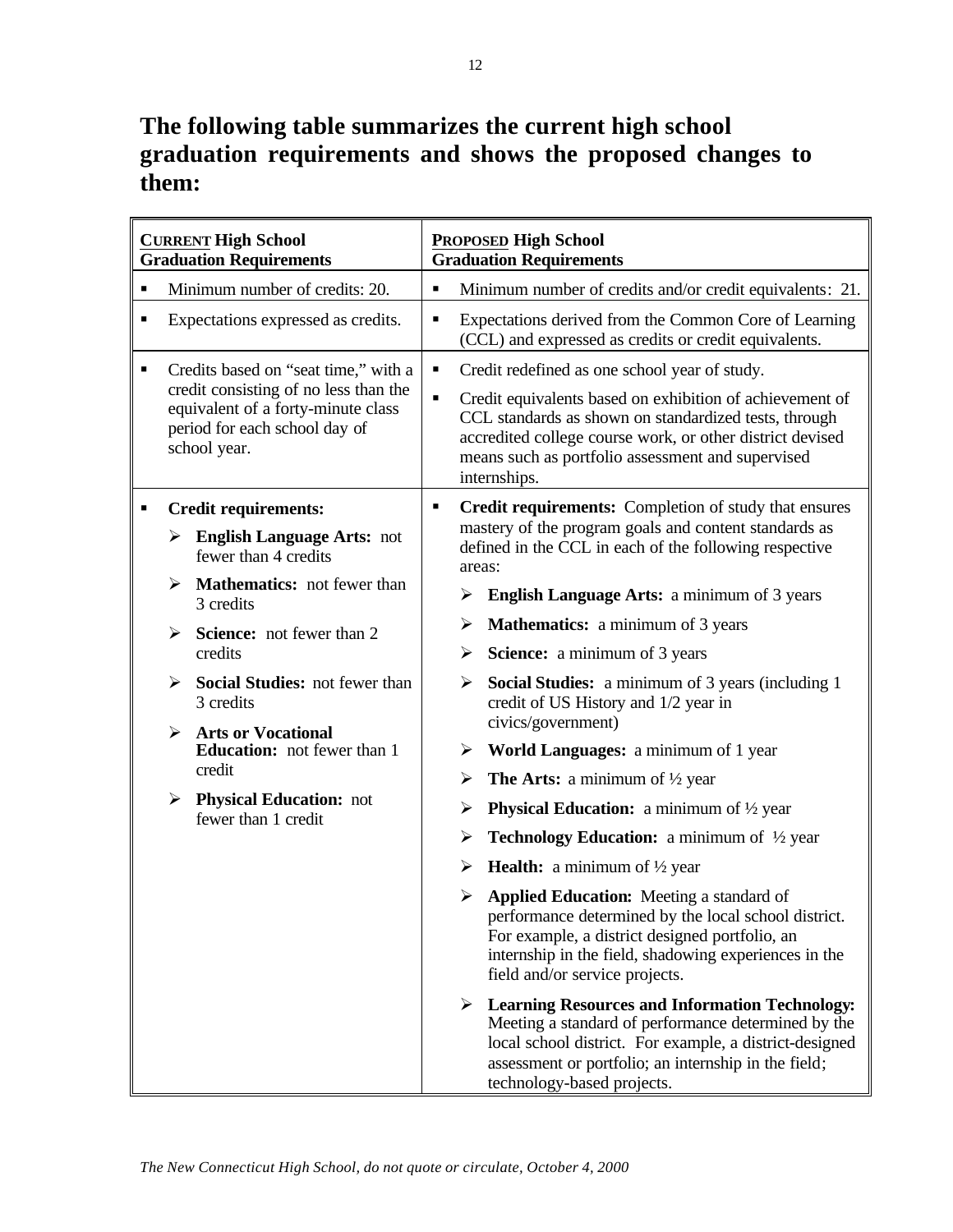| <b>Credit Equivalents:</b>                                                                                                                                                                                                                                                                                                                                                          |                                                                                                                                                                                                                                                                                                                                |  |  |
|-------------------------------------------------------------------------------------------------------------------------------------------------------------------------------------------------------------------------------------------------------------------------------------------------------------------------------------------------------------------------------------|--------------------------------------------------------------------------------------------------------------------------------------------------------------------------------------------------------------------------------------------------------------------------------------------------------------------------------|--|--|
| Local school district may grant<br>credit for successful completion of<br>coursework at an institution<br>regionally accredited or accredited<br>by the Department of Higher<br>Education. (3 credit semester<br>$course = \frac{1}{2} credit)$<br>Local school district may offer $\frac{1}{2}$<br>٠<br>credit in community service as part<br>of the 6 remaining elective credits | <b>Credit Equivalents:</b><br><b>English Language Arts:</b><br><b>Mathematics:</b><br>п<br>Science:<br>٠<br><b>Social Studies:</b><br>п<br><b>World Languages:</b><br>٠<br><b>The Arts:</b><br>п<br>Successful completion of an accredited college course<br>➤<br>that assures mastery of program goals and content            |  |  |
|                                                                                                                                                                                                                                                                                                                                                                                     | standards as defined in the CCL.<br>Meeting a standard of performance determined by the<br>≻<br>local school district on a standardized assessment<br>measure such as the CAPT, SAT II, SAT I verbal for<br>English Language Arts, SAT I Math for Mathematics<br>and/or the AP examination in the appropriate subject<br>area. |  |  |
|                                                                                                                                                                                                                                                                                                                                                                                     | $\triangleright$ Meeting a standard of performance determined by the<br>local school district on a district-designed assessment<br>or portfolio of student-designed projects, products,<br>and/or performances.                                                                                                                |  |  |
|                                                                                                                                                                                                                                                                                                                                                                                     | $\blacktriangleright$<br>Meeting a standard of performance determined by the<br>local school district on in-depth experiences such as<br>independent study, internship, and/or community<br>service in the field.                                                                                                              |  |  |
|                                                                                                                                                                                                                                                                                                                                                                                     | <b>Physical Education:</b><br>п                                                                                                                                                                                                                                                                                                |  |  |
|                                                                                                                                                                                                                                                                                                                                                                                     | <b>Technology Education:</b><br>п                                                                                                                                                                                                                                                                                              |  |  |
|                                                                                                                                                                                                                                                                                                                                                                                     | <b>Health:</b><br>п                                                                                                                                                                                                                                                                                                            |  |  |
|                                                                                                                                                                                                                                                                                                                                                                                     | Successful completion of an accredited college course<br>that assures mastery of program goals and content<br>standards as defined in the CCL.                                                                                                                                                                                 |  |  |
|                                                                                                                                                                                                                                                                                                                                                                                     | Meeting a standard of performance determined by the<br>≻<br>local school district on a district-designed assessment<br>or portfolio of student-designed projects, products,<br>and/or performances.                                                                                                                            |  |  |
|                                                                                                                                                                                                                                                                                                                                                                                     | Meeting a standard of performance determined by the<br>≻<br>local school district on in-depth experiences such as<br>independent study, internship, and/or community<br>service in the field.                                                                                                                                  |  |  |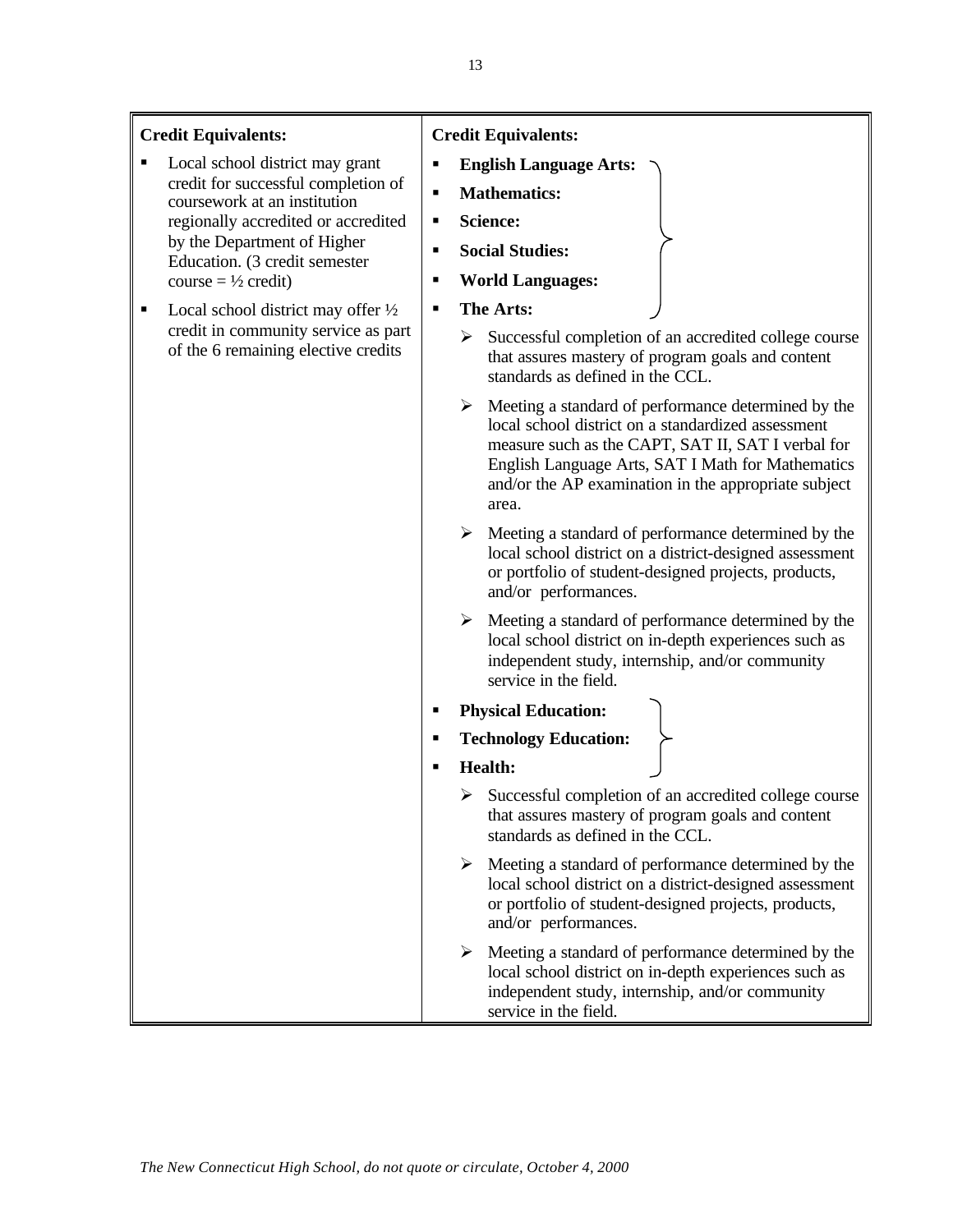| NOTE: Each student may take a combination of the credit and<br>credit equivalents in each of the areas listed above. The exact<br>combination would be determined jointly by the student, the |
|-----------------------------------------------------------------------------------------------------------------------------------------------------------------------------------------------|
| educators most familiar with the students' strengths and needs,<br>and parents or guardians of the student.                                                                                   |

#### **Prescribed Courses of Study**

In spite of all of the course requirements, students' education does not begin in high school; rather, it builds upon many years of study, grounded in the prescribed courses of study required by state law.

Given the recommendations for change to high school graduation requirements, the statute governing the course offerings in public schools must also change (C.G.S. 10- 16b). Given the shift in emphasis in the proposed high school graduation requirements, it follows that the prescribed course of study should assume a similar pattern. Hence, the prescribed courses of study should be modified to adequately reflect the new expectations of high school graduates. Its offerings should include the foundational skills and competencies expected in the Common Core of Learning: reading; writing; speaking, listening, and viewing; quantifying; problem solving, reasoning and creative thinking; learning resources and information technology; and working independently and collaboratively. It should include the understandings and applications of the disciplinebased and interdisciplinary skills: language arts; mathematics; science; social studies; world languages; the arts; health and safety education; physical education; technology education; and applied education.

Further, this statute, in the spirit of the Common Core, should specify that such programming must be planned, ongoing and systematic, to ensure that students have the opportunity to learn and develop the expected skills and competencies from kindergarten through  $12^{th}$  grade.

#### **IMPLICATIONS**

The new vision of the Connecticut high school is a vision that will have implications for all parts of the school community. What follows is an elaboration of the implications of these requirements on curriculum, instruction, assessment, the school organization/climate, and school leadership. Each will be addressed in kind.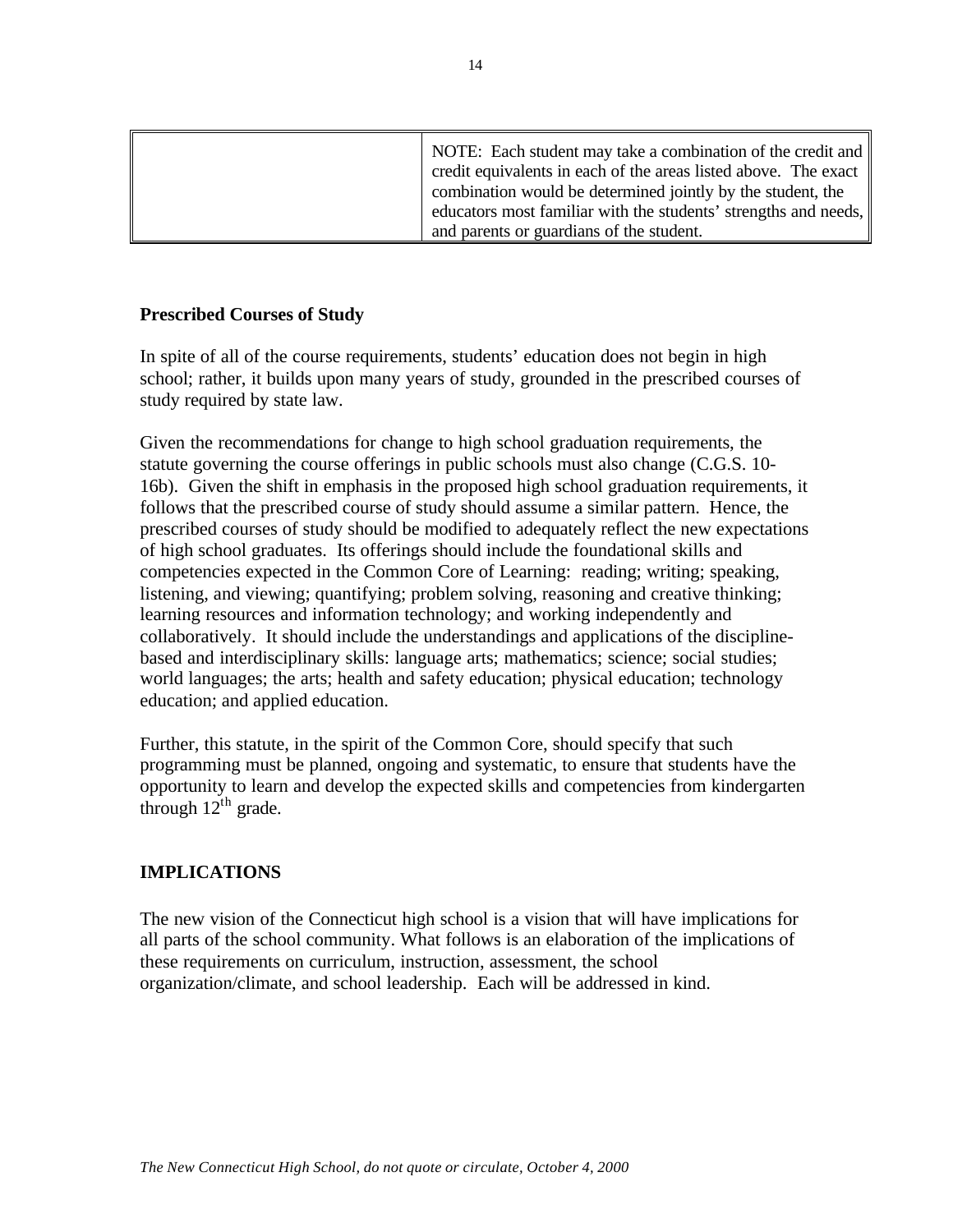#### **CURRICULUM**

Currently, the *Connecticut Common Core of the Learning* and the *Connecticut Frameworks: K-12 Curricular Goals and Standards* represent a positive influence on curriculum design and delivery in Connecticut high schools. The frameworks provide a resource for the construction of curriculum goals, objectives, and programs. By providing a framework or guide with respect to the range of content in Connecticut's public schools, the frameworks help to ensure that a range of content is taught that involves both depth and breadth.

Furthermore, since the state assessment programs of the Connecticut Mastery Test (CMT) and Connecticut Academic Performance Test (CAPT) are directly connected to the frameworks, these programs help to focus teachers' instruction. Specifically, the CAPT helps teachers to focus their instruction and to ensure that students are learning critical skills and competencies across disciplines. While the CMT is offered in grades 4, 6, and 8, it also helps high school teachers to identify and anticipate students' needs in reading, writing and mathematics. The statewide assessments have helped to ensure that essential skills, competencies, and understandings are addressed.

To build on these efforts, and to implement the new vision, the curriculum in the New Connecticut High School needs to place emphasis not on topics alone; but rather, on the key concepts, ideas, or understandings that are essential for students to learn. The concept of mastery of learning requires performance measures to ensure that mastery. Curriculum emphasis should be placed on identifying specific expectations of what students should know and the skills and performances that they must demonstrate by the time they graduate. Identification of how those knowledge, skills, and competencies will be assessed and how to make those expectations clear to students is vital.

Teachers must be supported in developing the instructional skills to teach toward these essential concepts versus "covering the content." Faculty must work together to build the necessary connection between and among content areas, using strategies such as vertical teaming, cross-disciplinary teams, and connections with the community. Reflection and analysis of teaching and learning must be an integral part of the on-going evaluation of curriculum and implementation.

#### **INSTRUCTION**

Several statewide initiatives support quality instructional practice. For example, the Beginning Educator Support and Training (BEST) program provides a comprehensive induction program of support and assessment for beginning teachers and a foundation for ensuring that new teachers have the necessary skills to teach in Connecticut's high schools. Mentors, who coach and serve as confidants to the beginning teachers, form the core of the support of the BEST program. Portfolios are used to assess content pedagogy in a novice teacher's classroom and have begun to be used to augment many teacher evaluation systems in local school districts. The new *Connecticut Guidelines for*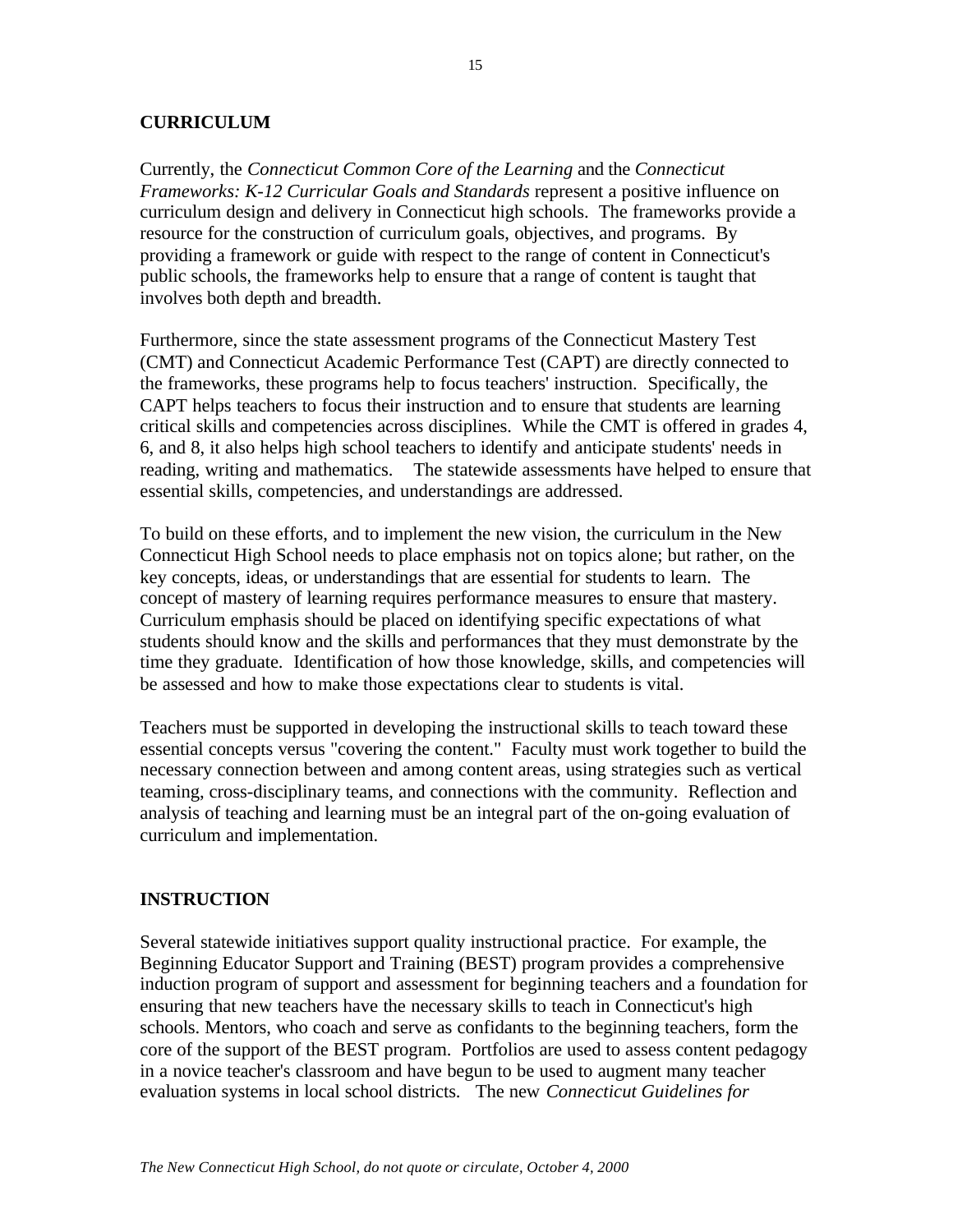*Teacher Evaluation and Professional Development* shift the emphasis in evaluation of teaching from "inspecting teaching" to the examination of the teaching and learning process. The requirements for continuing education units (CEUs) help to ensure that practicing teachers continue to develop their craft throughout their careers.

To build on these efforts and to support effective instruction in high school, some shifts need to take place in teaching practice to help students develop greater understanding, and deeper knowledge and skills. For example, teachers will need to spend less time on whole class and teacher-directed activities and more time on experiential, hands-on and student-directed learning. There should be fewer work sheets and seat work and more active learning; less transmission of information and more facilitation that requires increasing responsibility on the part of the learner. The teacher should more frequently play the role of coach and mentor, and less frequently be the giver of information. Emphasis should be placed on more in-depth study of a few topics, more higher order thinking with less memorization of facts. Instruction should de-emphasize tracking and leveling of students and create more heterogeneously grouped classes. Less reliance should be given to standardized assessments and more reliance on teacher descriptions of student achievement and performance-based assessments. Old techniques should not be abandoned; rather, a more comprehensive approach to instruction should be embraced.

#### **ASSESSMENT**

The CT Mastery Test (CMT) and the CT Academic Performance Test (CAPT) have helped schools and teachers focus instruction. The CAPT helps high school teachers more than any other standardized test to focus their instruction to ensure students are learning critical skills across all disciplines. CMT and CAPT assessments identify the general areas where school districts, schools and students need to improve. At the same time, for high school students, the CAPT is of little consequence. Some do not take it seriously. It has little or no efficacy for them.

External state assessments such as SAT II Achievement Test, Advanced Placement, and International Baccalaureate Exams encourage students to enroll in challenging courses. The College Board through their summer institutes helps teachers identify what the course standards are, what instructional strategies are effective and how the students will be assessed. However, the population that participates in these assessments is limited. The New Connecticut High School must find ways to integrate the expectations of standardized tests and statewide assessments into their curriculum but not be limited by them.

There is a need to decrease the emphasis on SAT I scores as an achievement measure of high school content and the student's ability to do college work. There is a need to bridge the external large-scale assessment (CAPT) with teacher assessments so that daily classroom work naturally prepares students for the external (CAPT) assessments. This link requires embedding the content and skills assessed by the state (CAPT) into teacher's daily classroom lessons (Linn & Herman, 1997). Teachers should not have to stop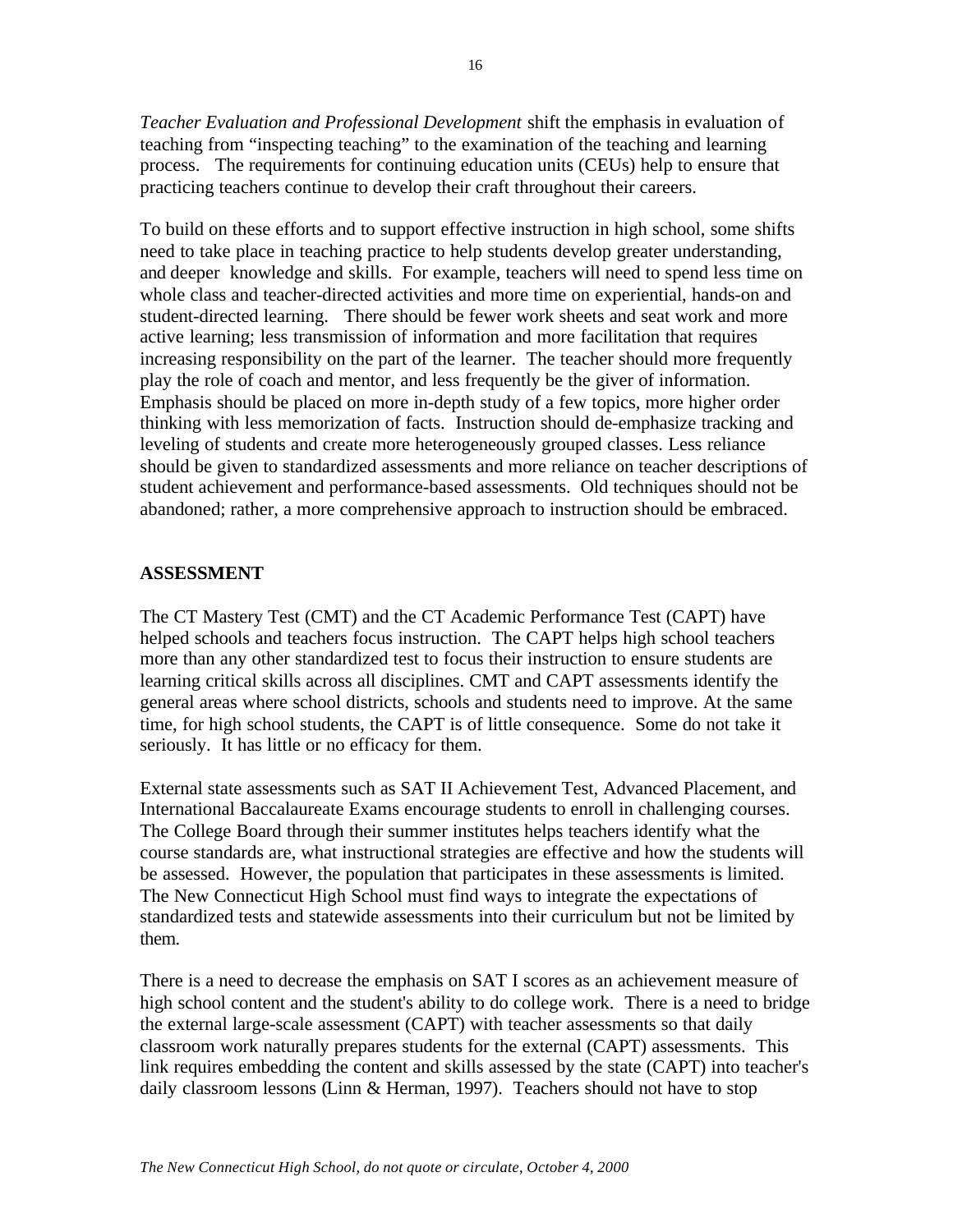teaching and prepare for the "test." Teachers should know how well their students will do on CAPT because they have daily data on student progress and use this data to prepare their daily lessons and provide feedback to their students. Teachers need to spend more time working with students in the creation and use of analytic rubrics as a tool for understanding their performances.

Assessment should form the foundation of quality instructional decision-making. Student performance on classroom-based assessment should form the foundation of future instruction. Further, those assessments should reflect the quality learning experiences that students have in their classrooms. Every task that a student is asked to perform reflects not only the knowledge and skills, but also creates dispositions toward the various disciplines. Therefore, assessments should reflect high quality, authentic learning experiences. Assessment results must be easily understood by both students and parents to ensure that standards and expectations are clear. High schools need to work closely with parents and students as they seek to design more diagnostic assessments, rubrics that elaborate on performance expectations, and performance-based assessment tasks as the means for communicating what students need to know and be able to do to be successful.

School districts need to develop multiple means by which student achievement will be assessed. They need to link the results of student assessments to the design of subsequent learning activities. Schools need to develop a variety of performance exhibitions and portfolio reviews so students can demonstrate their level of performance against school district standards. Assessment needs to measure not only what students recognize and remember, but also to measure how well students research relevant facts and apply this information in a meaningful context. Assessment must measure how well students themselves are able to formulate meaningful questions and find the answers to them.

# **SCHOOL ORGANIZATION/CLIMATE**

The experience of high school, all too often, allows students to "get lost" or rarely, if ever, have significant interaction with an adult. Given the expectations of the New Connecticut High School, the organizational climate of high school must place greater emphasis on supporting the development of students not only academically, but also socially, emotionally, and psychologically to adequately prepare them for work and life. To help each student succeed, high schools must create the organizational structures that allow each and every student to count on at least one adult who will serve as each student's advocate, playing a significant role in that student's life, thereby not allowing students to "fall through the cracks."

The organizational climate of school must work to create a community that ensures a safe journey through high school for teachers and students alike. In this vein, students need to begin to take increasing responsibility for their own conduct as well as that of their peers. Students must become an integral part of the establishment of school policies, not only academically, but also in matters of ethical behavior. A significant adult must be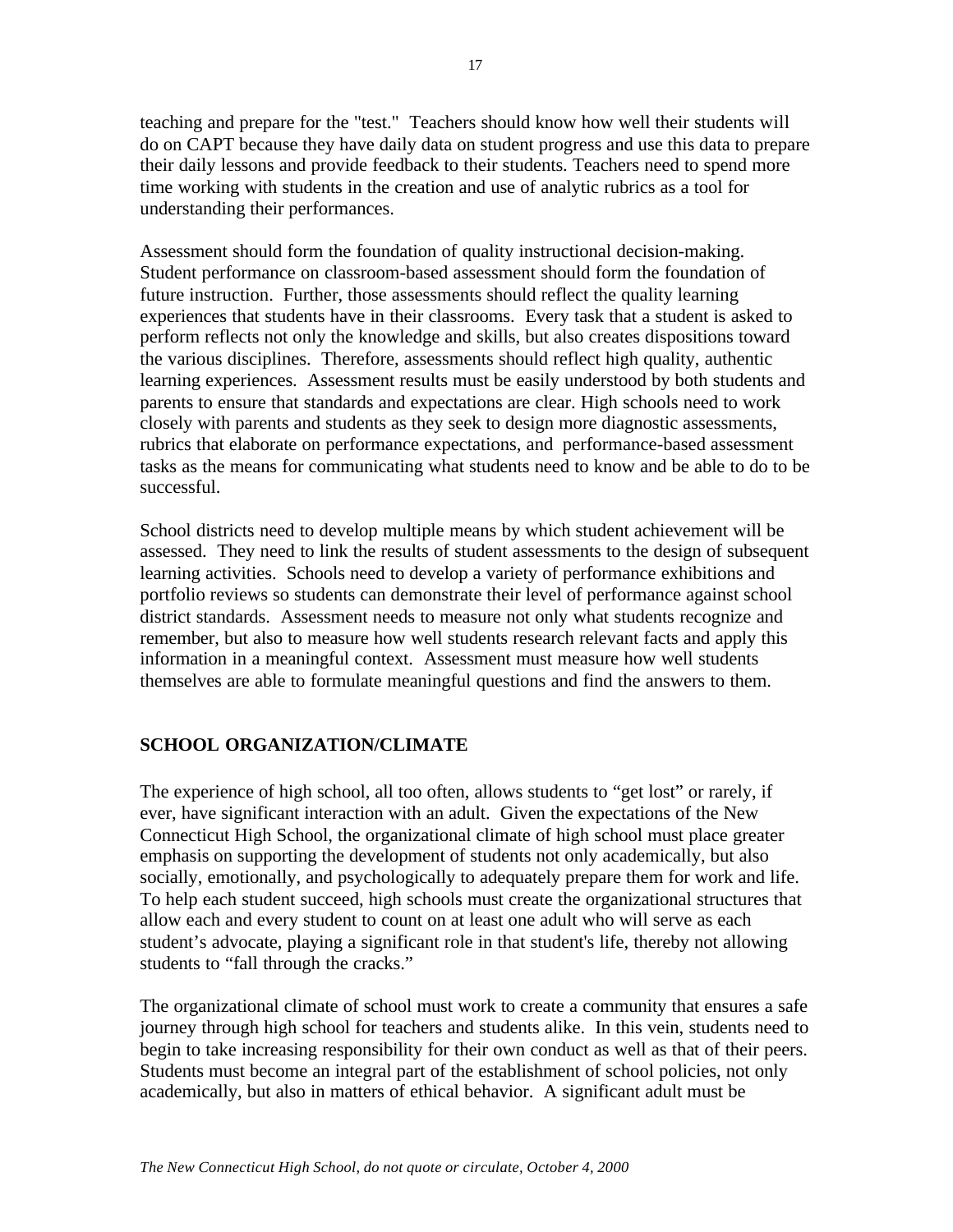connected to and responsible for each and every student. Systems that include mentoring programs, community outreach, and other methodologies to build a network of support are essential.

Teachers need to belong to more than an academic department. Teachers need to belong to an interdisciplinary team that provides each student with continuous personal and academic growth. Teams can be the first step toward providing support for each individual child. Some options include the creation of personal learning plans for individual students. To ensure success, personal learning plans can identify the tasks required of the teachers, students and their parents. The school schedule must provide time for teams to meet for planning, assessment and parent/student communication. Parent participation can occur through the team and with their child's personal learning plan. Guidance counselors and special education teachers must be an integral part of the team. No child should go unnoticed.

# **PROFESSIONAL DEVELOPMENT**

Several Connecticut statutes govern the professional development of school teachers. License to teach in Connecticut is governed by C.G.S. 10-14b. Teaching certificates for employees of local/regional boards of education are issued and valid for 5 years and continue for another 5 years providing that not less than 90 hours of continuing education are completed as determined by the local or regional board of education. Education personnel requiring an intermediate administrative certificate need at least 15 hours of training in teacher evaluation for each 5-year cycle. Each board of education is required to provide 18 hours of continuous education each year for its professional staff. Sec.10- 151b requires all superintendents to develop an evaluation program for all certified personnel below the rank of superintendent. C.G.S. Sec. 220a requires all boards of education to develop a comprehensive professional development plan related to the goals of the school district. The new teacher evaluation and professional development guidelines expect educators to examine student work and progress as an integral part of their evaluation and professional development systems.

These efforts are all in the service of the development of teachers. As the New Connecticut High School comes into reality, old conceptions of professional development must also take new forms. Time for professional development must become an integral part of the teacher's workday. Teachers will need to focus less on their individual work and place more emphasis on working with their colleagues toward common goals for school improvement. Teacher will spend less time on the design of their teaching and more time on the design of learning with a focus on assessing student work as a tool for improving instruction.

As teachers focus on student work they will no longer think of themselves as technicians who are responsible for mastering a prescribed set of skills and techniques. They will need to see themselves as intellectuals engaged in a process of reflecting on student work, continuously collecting information so they may re-design learning strategies and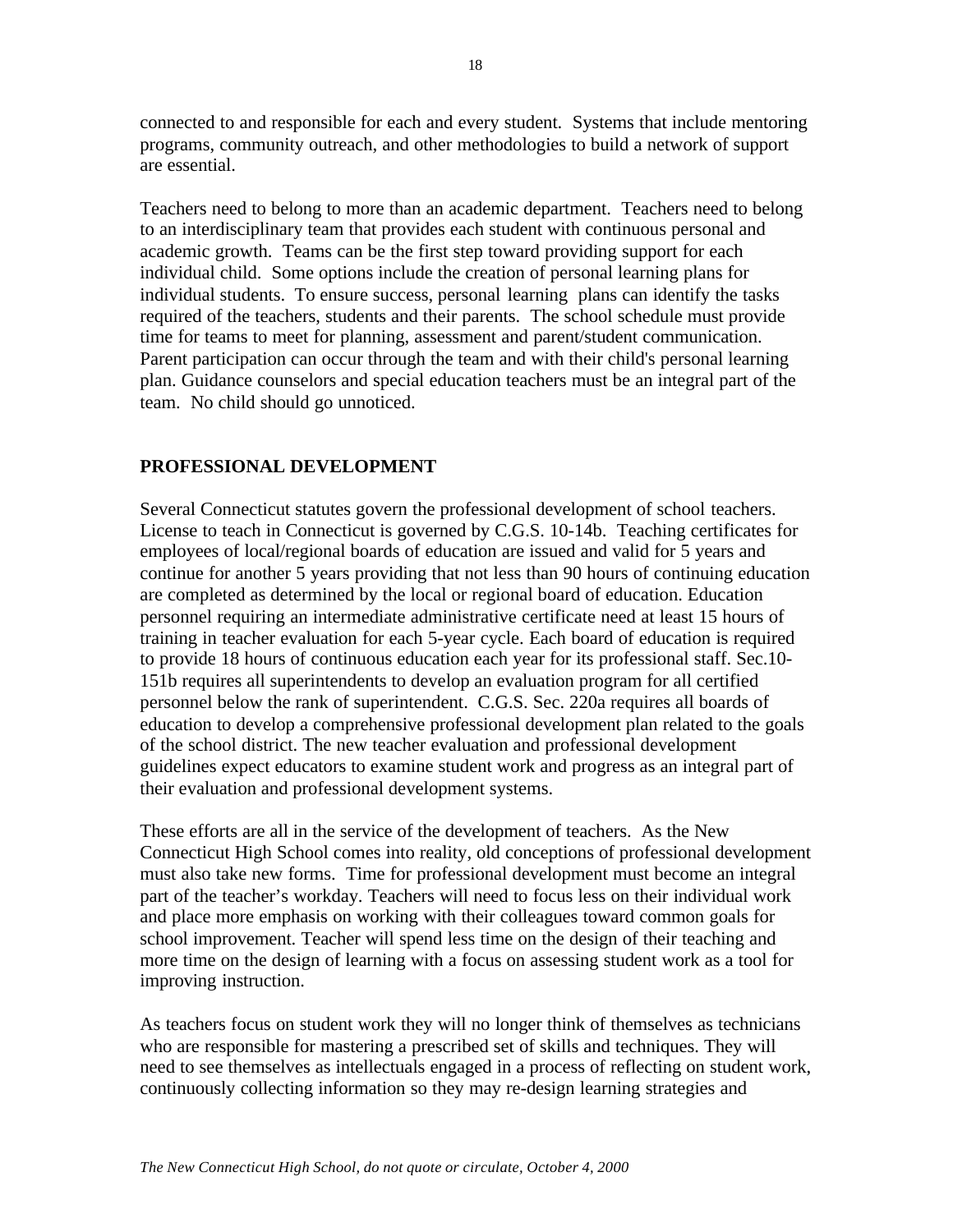continually extend their teaching repertoires. Student work must become the central focus of professional development experiences for teachers. They must regularly work to examine student work and progress over time, to share those collective understandings, and seek to improve their performance in the service of student learning.

Teachers will build and draw on a wealth of information and basic research that will influence their teaching. With the change from teachers working as individuals to working as colleagues, teachers' individual concerns will move from how well their classroom is doing to how well the school is doing. They will move from their concerns about "my classroom" and "my students" to "our school" and "our students."

As professional development plans are developed in each district, the committee will need to understand that content knowledge is the key to learning how to teach subject matter to students. Learning to practice this craft in new ways is difficult and takes time to master. Teachers come to their new learning with their own beliefs and experiences that will affect how they learn. Teachers will need to continually extend their knowledge of the developmental stages of young adults, their likes and dislikes, their ideas and their way of thinking. As teachers learn and implement new ways of teaching, they should be provided time during the workday to analyze and reflect on their student's work (Leiberman & Miller, 1999). Further, they will need the time for parent contact, time to meet with individual students, and time to meet with their peers to share their craft.

# **LEADERSHIP**

The vision of the New Connecticut High School can not be realized in the absence of school leadership that embraces that vision; however, the leadership of one school leader is inadequate to support this change. Rather, every member of the school community must approach the New Connecticut High School as a leader, charged with supporting the mission and vision of the school. The school principal's job becomes one of helping create and support the structures that will allow all teachers, parents, and students to contribute to this vision. Principals must work with teams of teachers and all members of the school community to define the vision of the school, and establish high school graduation requirements that meet the intent of the law and continue to challenge both teachers and students to grow and develop.

The school principal and school leaders must work to support the vision in every aspect of school: curriculum, instruction, assessment, professional development, and organizational climate. Clearly, this can not be accomplished single-handedly. The school leader must be adept at facilitating the work of others, securing community support, and building the learning community within the school.

#### **CONCLUSION**

In conclusion, Connecticut's high schools need to change in order to fully meet the needs of high school students to prepare them to be contributing members of society. The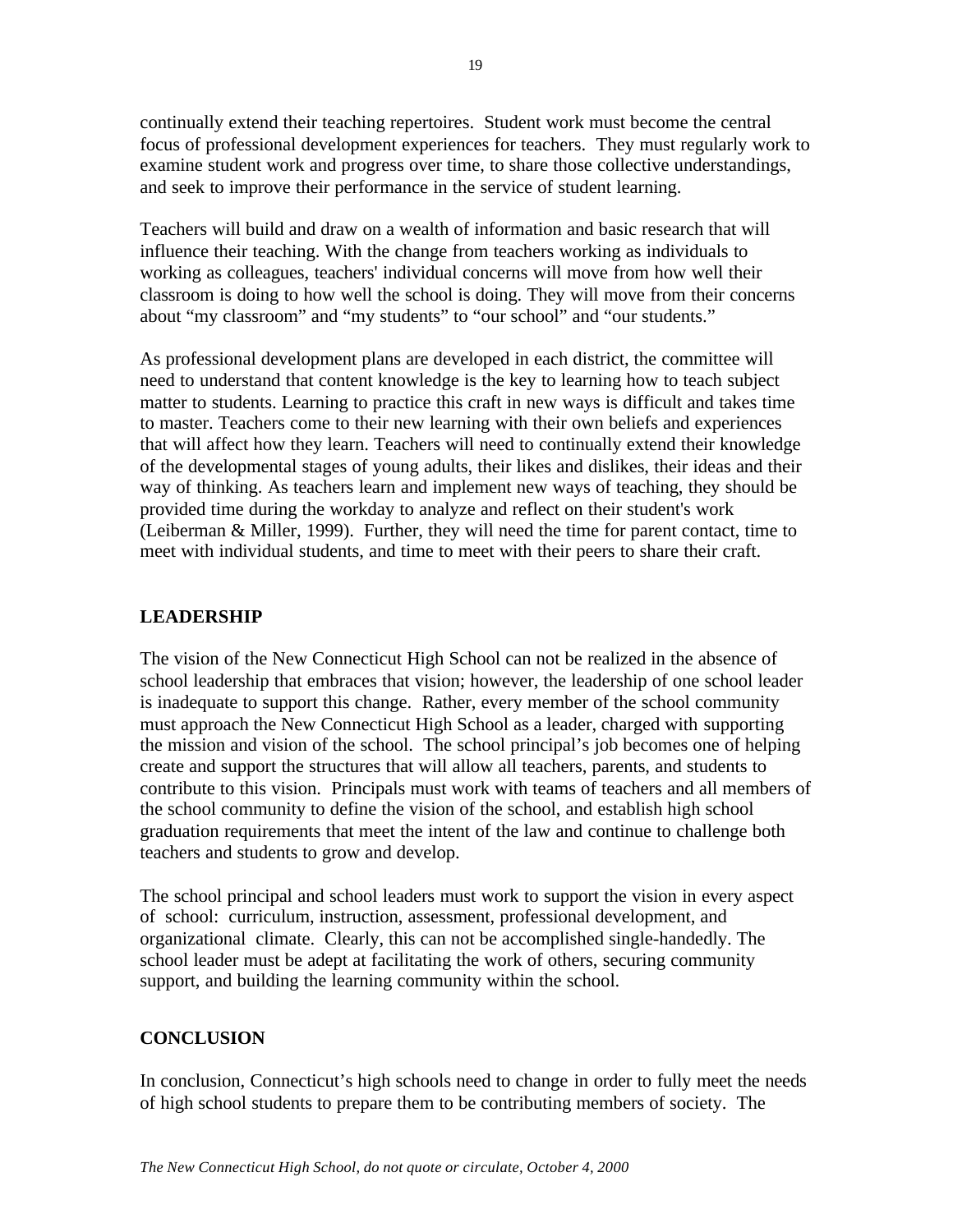purpose of this monograph is to identify the need for change through an examination of the current status of high school in terms of curriculum, instruction, assessment, professional development and school leadership. The mission for a New Connecticut High School that meets the needs of students is defined. To achieve this mission and vision, the current high school graduation requirements should be revised. Each of the curricular areas in need of change is identified and discussed and recommendations for modifications are specified. In addition, changes to the statute governing prescribed courses of study are also specified. Finally, the implications of this new vision for curriculum, instruction, assessment, professional development, school organization/climate, and leadership are specified.

To adequately implement these requirements, districts must ensure these high school graduation requirements are easily understood by students, parents, school districts and the public. Further, local boards of education will need to retain their authority to establish graduation requirements beyond those required by the law. By ensuring that local boards of education have the authority to establish graduation requirements based no longer solely on time and credit, but also based on standards and performance, it is a first step. This opportunity will assist high schools as they seek to create the New Connecticut High School and ultimately better prepare our students for work and for life. Local education agencies should not be limited by these requirements, but rather use them as a blueprint for change.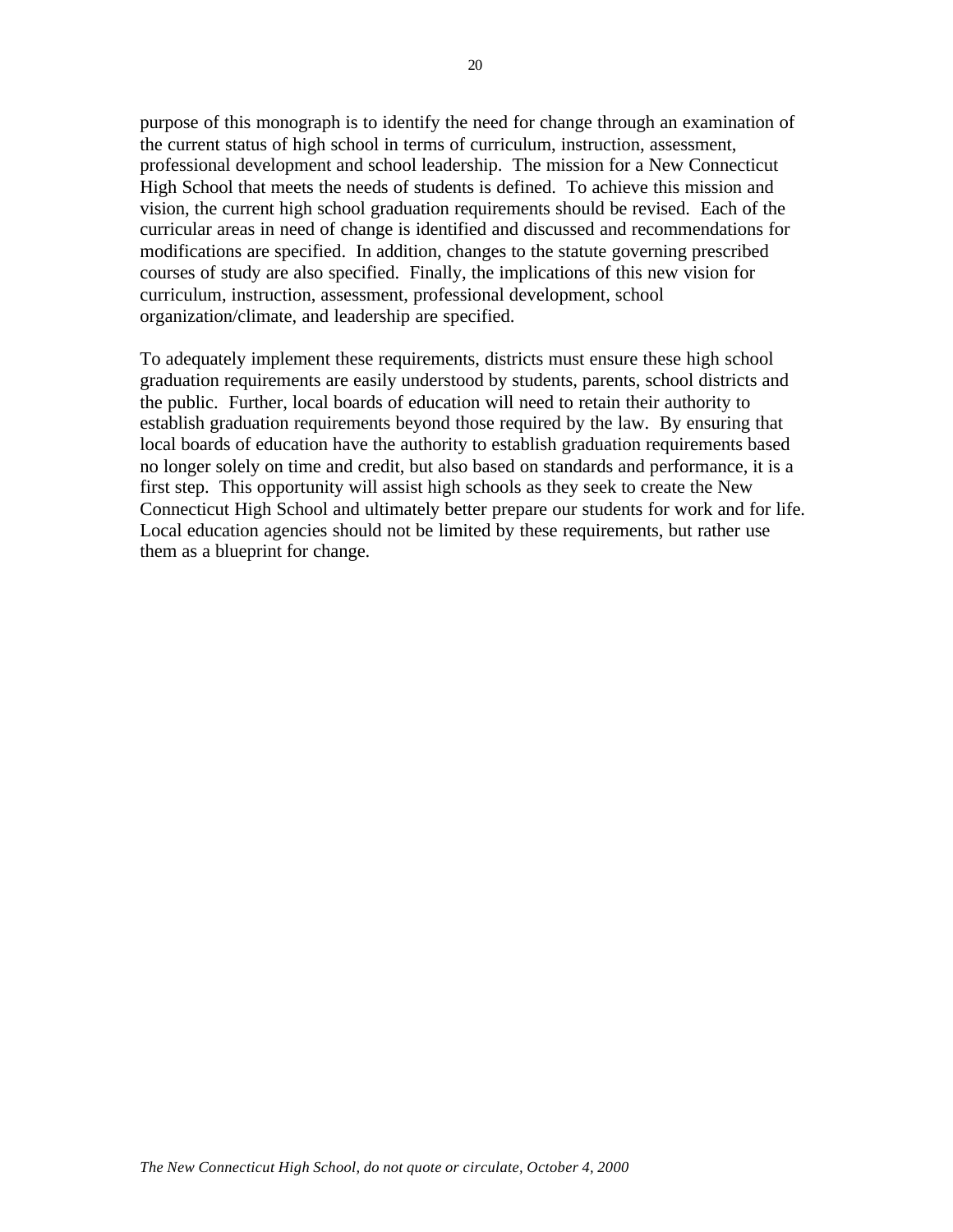#### **REFERENCE LIST**

Andrele, Heidi. (2000) Using rubrics to promote thinking and learning. *Educational Leadership*, February, 13-18.

Bean, Reynold. (1992). *Four conditions of self esteem*. ETR Associates. CA: Santa Cruz.

Bolman, and Deal (1991997). *Reframing organizations: Artistry, choice and leadership*. San Francisco: Jossey-Bass Publishers.

Branford High School (2000). Performance graduation expectations : Improved learning for everyone. Draft #11.

Cawelti, G. (1994). *High School Structuring: A National Study*. ERS Report.

Connecticut Education Laws (1999).

.

Connecticut State Department of Education (1998). *Connecticut common core of learning*. Hartford, CT: Author.

Connecticut State Department of Education (1998). *Connecticut framework: K-12 curricular goals and standards*. Hartford, CT: Author.

Darling-Hammond and McLaughlin (1995). Policies that support professional development in an era of reform. *Phi Delta Kappan* 76 (8), 597-604.

Eisner (1979). The educational imagination. New York: Macmillan.

Fullan, M. (1990).*The New Meaning of Educational Change* (2<sup>nd</sup> ed.). New York: HarperCollins.

Fullan and Hargreaves (1996). *What's worth fighting for in your schoo?.* NY: Teachers College Press.

Gardner, H. *Frames of Mind: The Theory of Multiple Intelligences*, New York: Basic Books, 1993.

Glatthorn, A. & Jailall, J. (2000). Curriculum for the new millenium. ASCD Yearbook. 97-118.

Hackmann, D.G. and Schmitt, D. (1997). Strategies for teaching in a block of time schedule. *NASSP*, April, 1-8.

Holland, William R. (1999). High school transcripts for students in alternate programs. Memo to Rhode Island Superintendents and Principals.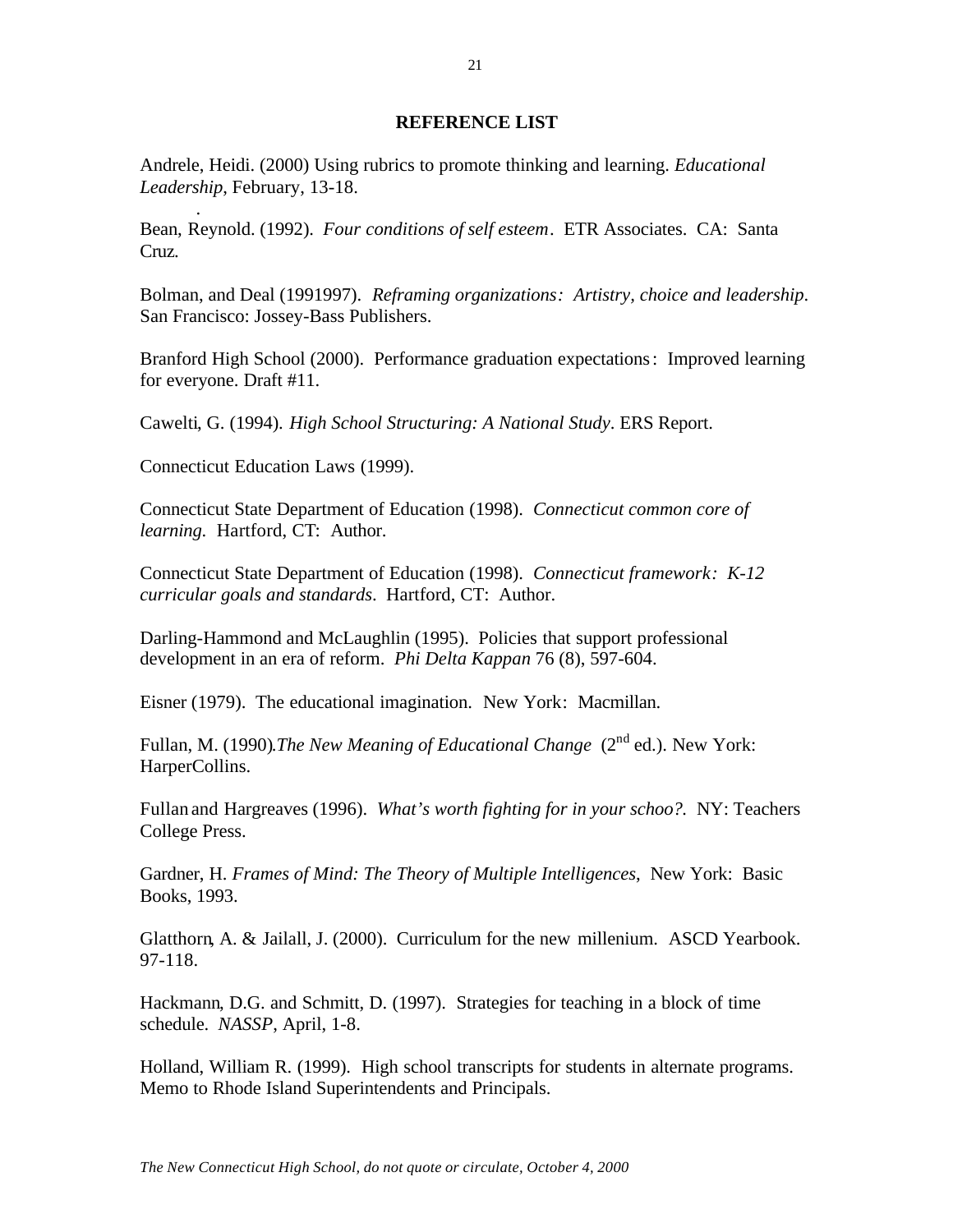Institute for Education in Transformation (1992). *Voices from the inside*.

Lieberman, A. and Miller, L. (1999). *Teachers - transforming their world and their work.* New York: Teachers College Press.

Linn, R and Herman, J. (1997). Standard led assessment : Technical and policy issues in measuring school and student progress*. CSE Technical Report 426*, Los Angeles: University of California National Center for Research in Evaluating Standards and Student Testing.

Marsh, D. and Codding, J. (1999). *The New American High School,* Corwin Press.

Moffett, Cerylee A. "Sustaining Change: The Answers Are Blowing in the Wind." *Educational Leaderhip,* 57, (7), 35-38.

Mehrens, William, chair (1995). *Issues to consider in moving beyond a minimal competency high school graduation test*. US DOE, RP91002010.

National Association of Secondary School Principals. (1996). *Breaking Ranks: Changing an American Institution*, Reston, VA:

National Commission on Teaching and America's Future (1996). *What matters most: Teaching for America's future*. NY: Author.

New England Association of School and Colleges (1998). *Standards for Accreditation*. MA: Author.

New Hampshire Department of Education (1999). K-12 Career development curriuclum framework. Concord: Author.

Newmann,F., and Wehlage, G. (1995). *Successful school restructuring*. Board of Regents, University of Wisconsin System.

Oakes, J. (1986). Tracking in secondary schools: A contextual perspective. *Educational Psychologist*, 22, 129-154.

Perkins, David (1992). *Smart Schools,* The Free Press.

Connecticut State Department of Education (2000). *Profiles of our Schools: Condition of Education in Connecticut*. Hartford: Author.

Schlechty, P. (1997). *Inventing Better Schools, An Action Plan for Educational Reform.*  San Francisco: Jossey-Bass.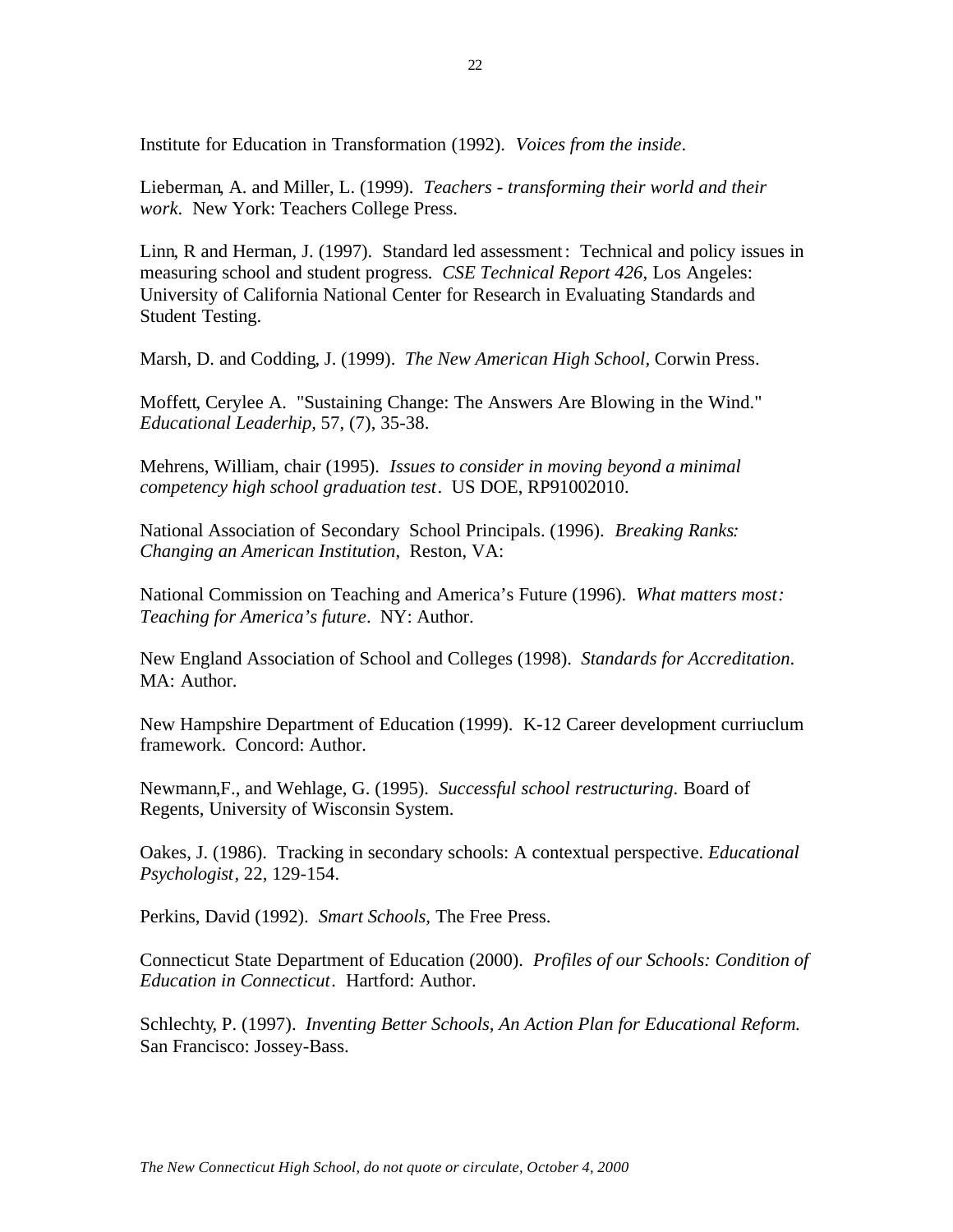Sergiovanni, T. (1984) *Leadership for the Schoolhouse: How is it Different? Why is it Important?* San Francisco: Jossey-Bass.

Sizer, T. (1984). Horace's Compromise: *The Dilemma of the American High School,*  Boston: Houghton Mifflin.

Sizer, T. (1996). *Horace's School: Redesigning the American High School.* Boston: Houghton Mifflin.

Sizer, T. (1996). *Horace's Hope: What Works for the American High School*, Boston: Houghton Mifflin.

State Education Department (2000). The New York state school district report card for Fayetteville-Manlius Central District: An Overview of academic performance. The University of the State of New York.

State Education Department (2000). Sections 100.1-100.9 of the regulations of the Commissioner of Education relating to general education and diploma requirements. NY: Author.

Sternberg, Betty J. (2000). The Right stuff of schools: How our high schools can become better communities for our children. *NASSP Bulletin*. February, 61-75.

Tucker M. & Codding, J. (1998). *Standards for Our Schools*. San Francisco: Jossey-Bass.

Washington State Board of Education (1997). Graduation requirements: A review of graduation requirements across the nation and in Washington state. Washington: Author.

Wasley, Patricia A.(1997). Alternative schedules: What, how and to what end? *NASSP*, 44-50.

Wiggins, G. (1989). Teaching to the authentic test. *Educational Leadership*. April, 41- 47.

Wiggnins, G. (19xx). Standards, not standardization: evoking quality student work. Educational Leadership. Xx.

Wiggins, G. and Mctighe, J. (1998). Understanding By Design. *ASCD*. pp. 158-176.

Wolf, Dennie P. and White, Ann M., (2000). Charting the course of student growth. *Educational Leadership.* February, 6-11.